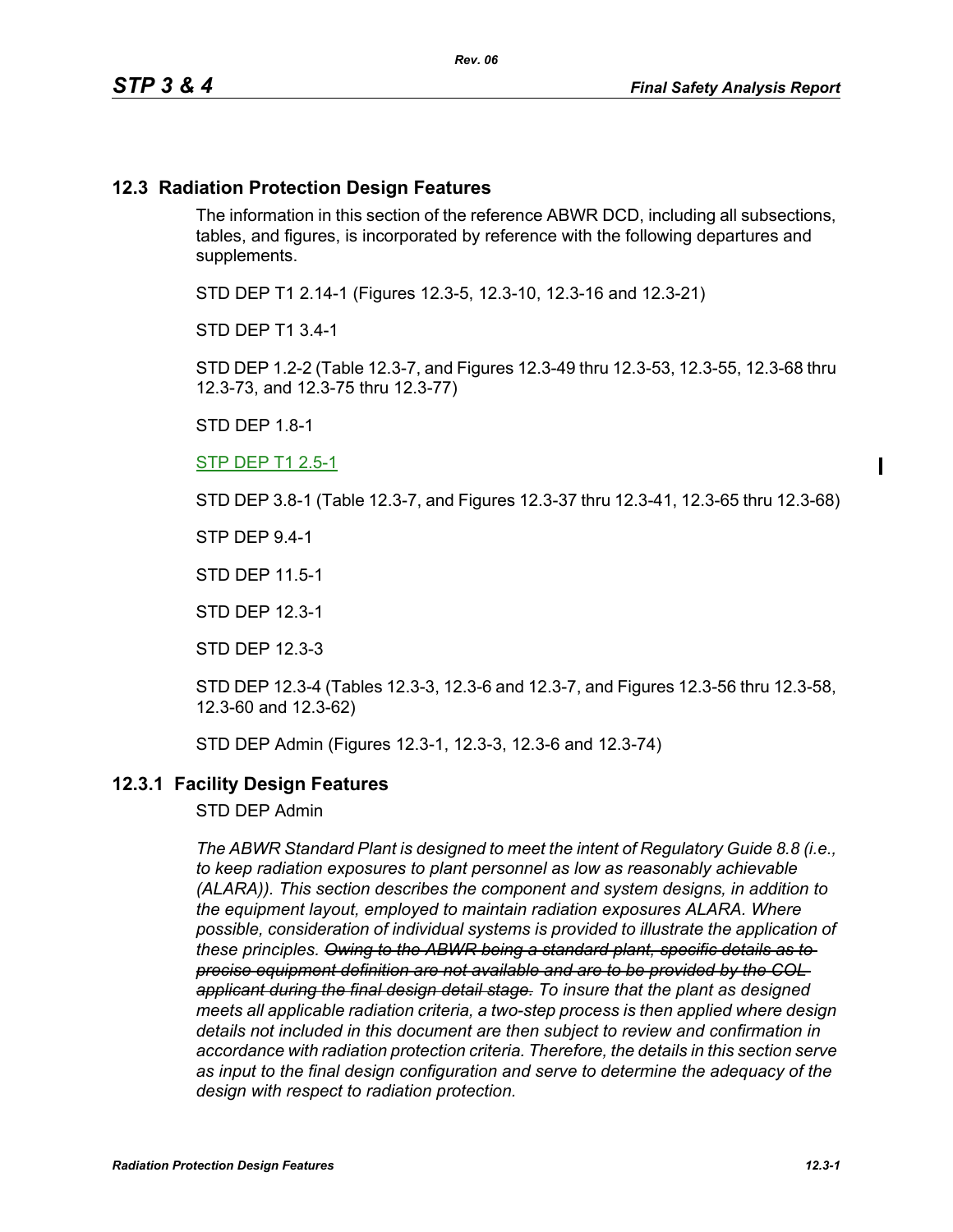## **12.3.1.1.2 Material Selection**

STD DEP 12.3-1

*In the ABWR design maintaining radiation exposure ALARA has been considered in the material selection of systems and components exposed to reactor coolant. For example, radiation exposure potential has been reduced appreciably through the removal or reduction of cobalt from many components as compared to current BWR fleet. Much of the cobalt is removed from contact with reactor coolant by eliminating Stellite where practical and reducing cobalt in the core stainless steel components. The cost of using very low cobalt materials through out the plant is prohibitive with the cost of 0.02 wt percent cobalt stainless steel approximately 8 times that of 0.05 wt percent stainless steel. Therefore, the* The *ABWR design has taken a graded approach* to using various grades of low cobalt stainless steel, *by using the most expensive though lowest cobalt bearing materials in the most radiologically significant areas with increasing cobalt content in less sensitive areas. The ABWR standards for cobalt are: 0.02 wt percent for those items in the core; 0.03 wt percent for those items in the vessel internals; and 0.05 wt percent for all other components. Also, with the current materials, there are no proven substitutes for Stellite for many hard surface applications shuch as MSIV seats. Current efforts by the nuclear and metallurgical industry indicate that in the future, practical alternatives to Stellite maybe feasible and are being researched.*

*The COL applicant shall address material selection of systems and components exposed to reactor coolant to maintain radiation exposures ALARA. See Subsection 12.3.7.4 for COL license information requirements.* These cobalt contents are target values for reduced occupational exposure per ALARA principles and are not specifications.

The estimation of occupational exposure for the ABWR, was generated by reviewing current plant work records and practices at operating BWRs, and taking into account distinct plant features in the ABWR. An estimate of the average annual occupational exposure was made during the US Standard ABWR certification work. It is noted that the reduced cobalt loadings (i.e. target values) were not considered in the estimation. Therefore, based upon the methods used and assumptions made in evaluating occupational exposure, the materials procured with 0.05 wt percent maximum cobalt have no adverse effect on the estimated occupational exposure.

## **12.3.1.4.1 Reactor Water Cleanup (CUW) System**

*The CUW System is provided with chemical cleaning connections which can utilize the condensate system to flush piping and equipment prior to maintenance. The CUW filter/demineralizers can be remotely backflushed to remove spent resins and filter aid material. If additional decontamination is required, chemical addition connections are provided in the piping to clean piping as well as equipment prior to maintenance. The backwash tank employs an arrangement to agitate resins prior to discharge. The tank vent is fitted with a charcoal filter canister to reduce emission of radioiodines into the plant atmosphere. The HVAC System is designed to limit the spread of contaminants*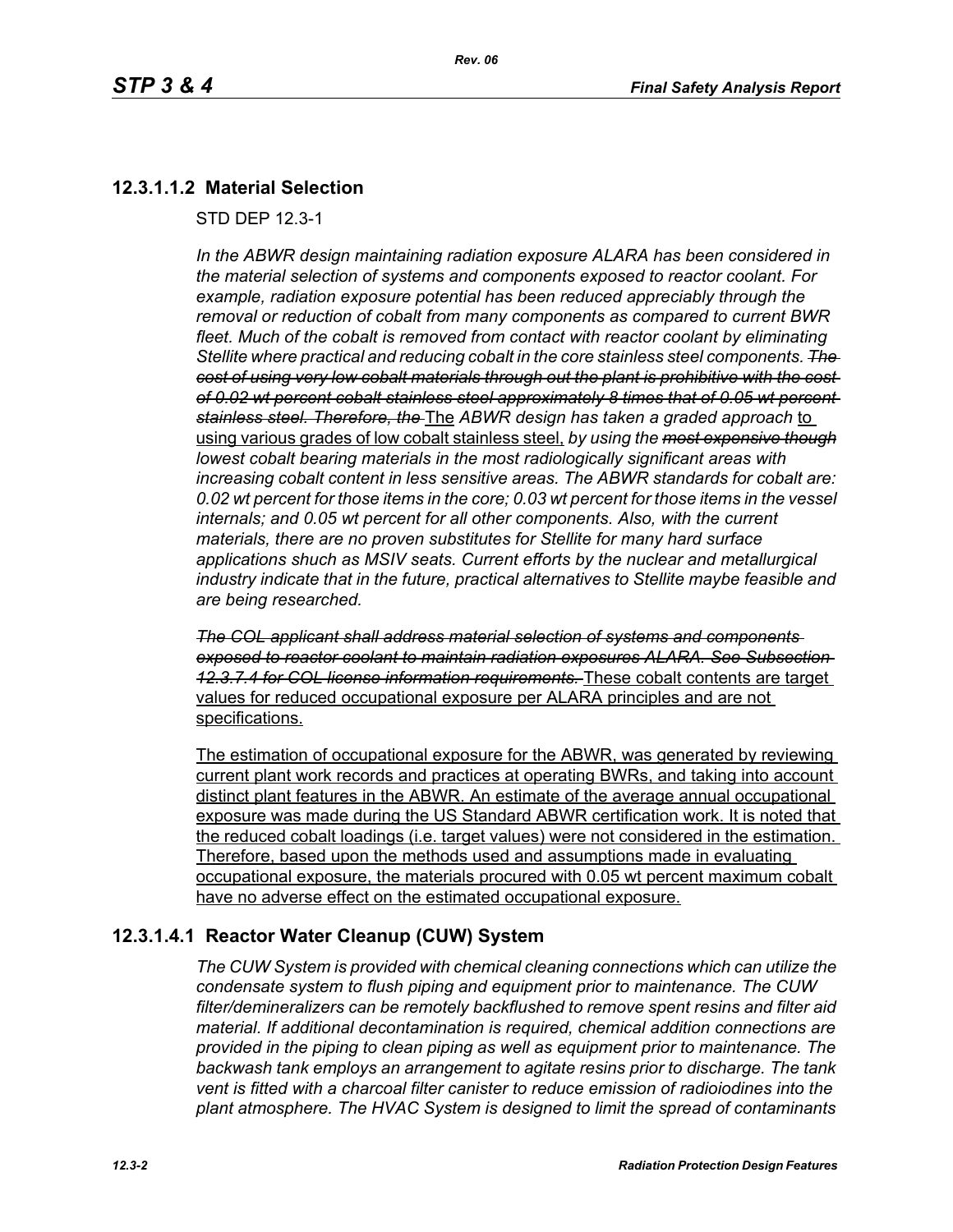*from these shielded cubicles by maintaining a negative pressure in the cubicles relative to the surrounding areas.*

#### **12.3.1.4.4 Main Steam System**

STD DEP 12.3-3

*Penetrations through the steam tunnel walls are minimized to reduce the streaming*  paths made available by these penetrations. The blowout panels for the steam tunnel*are located in the relatively inaccessible upper section of the RHR heat exchanger shielded cubicles which are controlled access areas. Penetrations through the steam tunnel walls, when they are required, are located so as to exit in controlled access areas or in areas that are not aligned with the steamlines. A lead-loaded silicone foam*  or equivalent *is employed whenever possible for these penetrations to reduce the available streaming area presented.*

## **12.3.2.2.2 Method of Shielding Design**

The following site specific supplement provides information to address the methods used to determine shield parameters:

As provided in Tier 1 ITAAC Table 3.2a, commonly accepted shielding codes using nuclear properties derived from well known references shall be used to model and evaluate plant radiation environments.

The DIJESTER computer code is used to assist in determination of the activity in the components of the radwaste system. It is basically a bookkeeping program, which keeps track of each nuclide as it is processed through the pipes, tanks, filters, demineralizers, etc., that make up the radwaste system. It couples the rate equations that govern the operation of the various components of the radwaste system with radionuclide decay chains to model the buildup and decay of the radionuclide activity in each component. This is not a shielding design code of the types described in the DCD and is not used to calculate dose rates. Its purpose is limited to determining the source in the components of the radwaste system, and the use of the code is consistent with the description of the source term in the DCD.

Per Section 12.3.2.2.2.2 of the reference ABWR DCD, pure gamma dose rate calculations are conducted using point kernel codes. The point kernel codes used are those that are presently widely used in the nuclear industry and include codes such as QAD-CGGP, QAD-CGGP-A, MicroShield, ISOSHLD and G33-GP. For combined gamma and neutron shielding situations, discrete ordinates or Monte Carlo techniques are applied. Typical codes used for this application include the discrete ordinates code DORT and the Monte Carlo code MCNP. Where shielded entries to high radiation areas such as labyrinths are required, a gamma ray scattering code such as G33-GP or a Monte Carlo code such as MCNP is used to confirm the adequacy of the labyrinth design. These computer codes, along with the computer codes identified in the DCD and, when they become available, updated computer codes using similar techniques, are used to design the shielding for STP 3 & 4.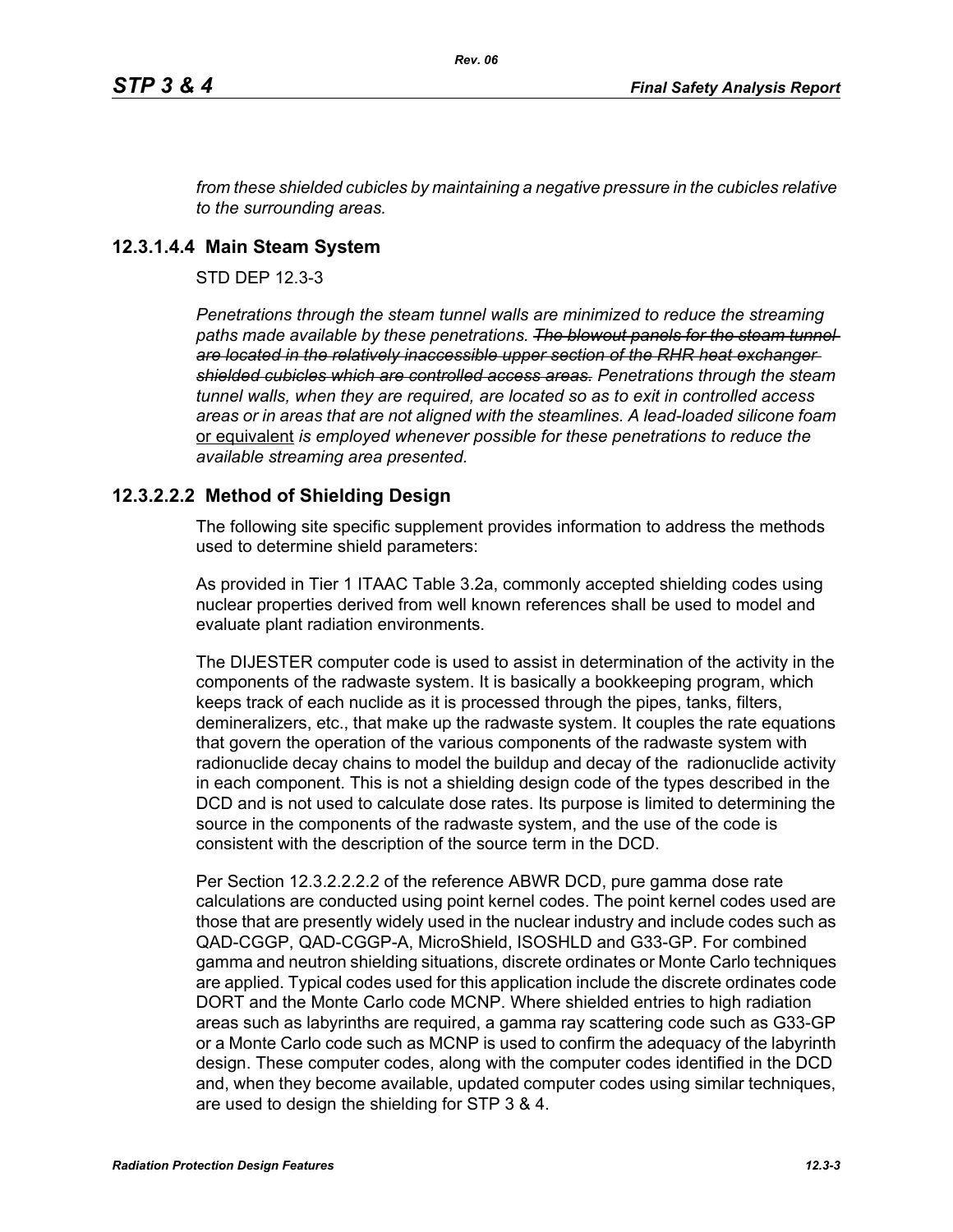## **12.3.2.3 Plant Shielding Description**

STP DEP 1.2-2

STD DEP 1.8-1

STD DEP 12.3-3

*(6) The main steam tunnel extends from the primary containment boundary in the Reactor Building through the Control Building up to the turbine stop valves. The primary purpose of the steam tunnel is to shield the plant complex from N-16 gamma shine in the main steamlines. A minimum of 1.6 meters of concrete or its equivalent (other material or distance) is required on any ray pathway from the main steamlines to any point which may be inhabited during normal operations. The design of the steam tunnel is shown on Figures 1.2-14, 1.2-15, 1.2-20, 1.2-21, and* 1.2-33*1.2-28. The tunnel is classified as Seismic Category I in the Reactor Building and in the Control Building and is designed to* IBC*UBC Seismic Standards in the Turbine Building. The interface between the buildings provides for bayonet connection to permit differential building motion during seismic events and shielding in the areas between buildings. The exact details on the bayonet design are not shown on the referenced arrangement drawings but requires complete shielding in the building interface area. The tunnel also serves a secondary purpose as a relief and release pathway for high energy events in the Reactor Building. Any high energy event (line break) in the Reactor Building will, through a series of blow out panels, vent into the steam tunnel and from the steam tunnel through the tunnel vent shaft to the Turbine Building (Figure 1.2-28) for processing to the plant stack. See Subsection 6.2.3.3.1 for more complete description of this function.*

## **12.3.3.2.1 Control Room Ventilation**

#### STD DEP Admin

*Outside air coming into the intakes is normally filtered by a particulate filter. If a high radiation level in the air is detected by the Airborne* Process *Radiation Monitoring System, flow is automatically diverted to another filter train (an outdoor air cleanup unit) that has:*

- *(1)* A *particular* particulate *filter*
- *(2) A HEPA filter*
- *(3) A charcoal filter*
- *(4) Another HEPA filter*

*The outdoor cleanup units are located in individual, closed rooms that help prevent the spread of any radiation during maintenance. Adequate space is provided for maintenance activities. The particulate and HEPA filters can be bagged when being*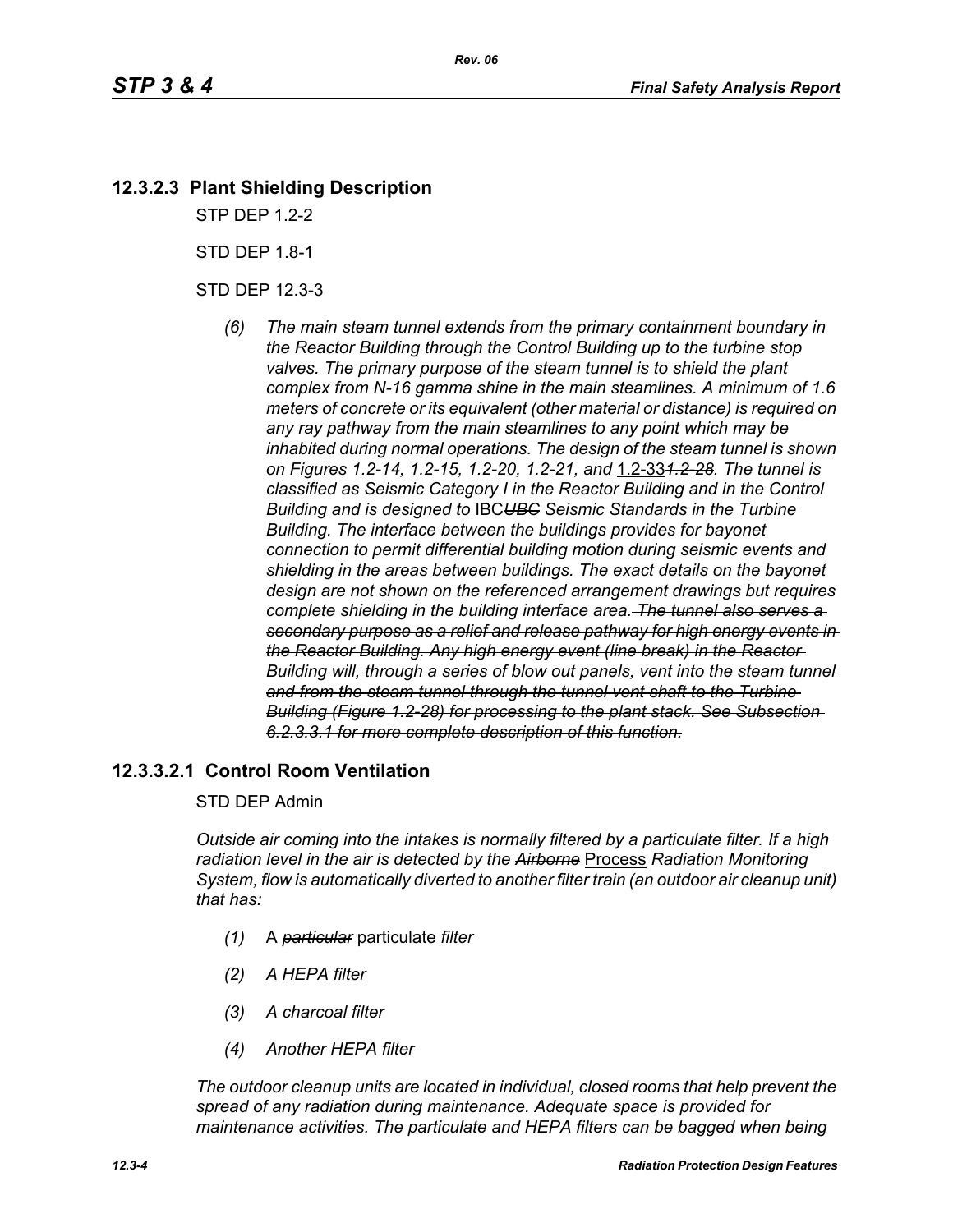*removed from the unit. Before removing the charcoal, any radioactivity is allowed to decay to minimal levels, and is then removed through a connection in the bottom of the filter by a pneumatic transfer system. Air used in the transfer system goes through a HEPA filter before being exhausted, or equivalent. Face masks can be worn during maintenance activities, if desired.*

#### **12.3.3.2.4 Radwaste Building**

Subsection 12.3.3.2.4 has been replaced in its entirety with the following standard departure.

STP DEP 9.4-1

The Radwaste Building HVAC is described in detail in subsection 9.4.6.

The radwaste building ventilation systems are engineered and designed to provide the proper environmental conditions within all areas of the radwaste building during normal plant operation. The radwaste building ventilation systems include:

- Radwaste building process area HVAC system.
- $\blacksquare$  Radwaste control room HVAC system.
- **Non-Class IE electrical, and HVAC equipment rooms ventilation system.**

From a radiological perspective the system is designed to:

- Provide an environment with controlled temperature and airflow patterns to ensure the comfort and safety of plant personnel and to allow for the continuous operation of the equipment and components.
- Maintain positive pressure within the radwaste control room, electrical room and other areas not containing radioactive materials.
- Limit exfiltration from the radwaste areas with potential airborne radioactive contaminants by maintaining sub atmospheric pressure during the normal plant operation.
- Maintain airflow from areas of low potential radioactivity to areas of progressively higher potential radioactivity.
- **Limit airborne fission product release to the atmosphere from the ventilation** system exhaust during normal plant operation.
- Limit concentration of airborne radioactivity to levels below the values specified in Appendix B to 10CFR20.

Exhaust air from the Radwaste Building is routed to and exhausted through the plant stack. Upon radiation detection in the main exhaust duct, the exhaust air is automatically routed to the air filtration equipment to be filtered through a prefilter and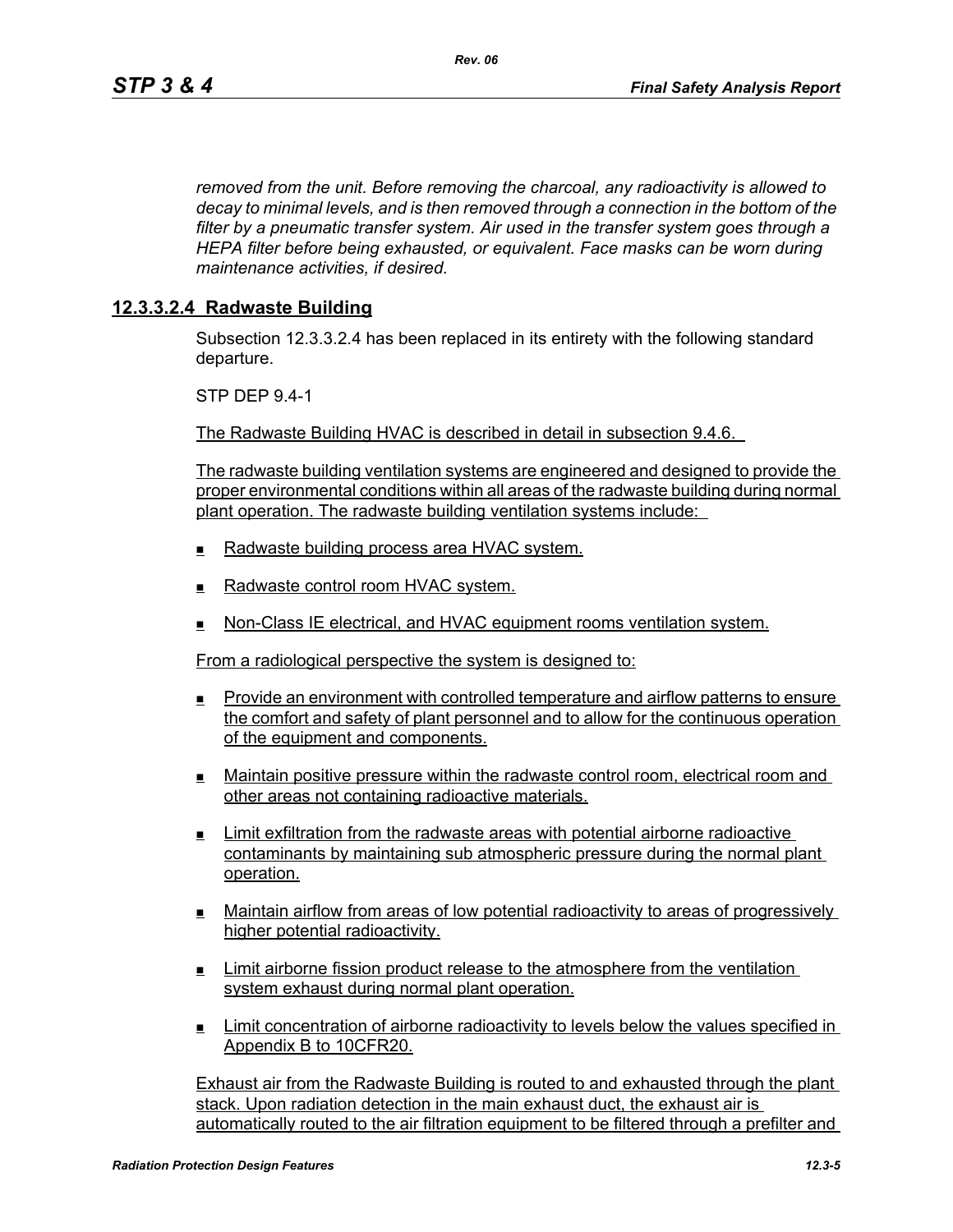a HEPA filter before being released through the plant stack. A high level of radioactivity detected by a radiation monitor downstream of the HEPA filter also activates an alarm in the radwaste and the main control rooms.

## **12.3.4 Area Radiation and Airborne Radioactivity Monitoring Instrumentation**

STD DEP 11.5-1

*(2) The Containment Atmospheric Monitoring System (D23/CAM) continuously measures, indicates, and records the gamma radiation levels within the primary containment (drywell and suppression chamber), and activates alarms in the main control room on high radiation levels. As described in Subsection 7.6.2, four gamma sensitive ion chamber channels are provided to monitor gamma radioactivity in the primary containment during normal, abnormal and accident conditions. Each of the four monitoring channels covers the range from 10-2* Sv/h*Gy/h to 10<sup>5</sup>* Sv/h*Gy/h. The CAM System is classified as safety-related.*

## **12.3.4.1 ARM System Description**

STD DEP T1 3.4-1

*The Area Radiation Monitoring (ARM) System consists of gamma sensitive detectors, digital area radiation monitors, local auxiliary units with indicators and local audible warning alarms, and recording devices. The detector signals are digitized and optically multiplexed for transmission* transmitted *to the radiation monitors in the main control room. Each ARM radiation channel has two independently adjustable trip alarm circuits, one is set to trip on high radiation and the other is set to trip on downscale indication (loss of sensor input). Also, each ARM monitor is equipped with self-test feature that monitors for gross failures and will activate an alarm on loss of power or when a failure is detected. Auxiliary units with local alarms are provided in selected local areas for radiation indication and for activating the local audible alarms on abnormal levels. Each area radiation channel is powered from the non-Class 1E vital 120 VAC source, which is continuously available during loss of offsite power. The recording devices are powered from the 120 VAC instrument bus.* The ARMs are calibrated in accordance with procedures developed from calibration instructions provided by the manufacturer. Periodic calibration verification and channel functional tests are performed with procedures based on pre-operational acceptance testing to verify operability, including alarm functions.

## **12.3.4.2 ARM Detector Location and Sensitivity**

STD DEP 11.5-1

*The location of each area detector is shown on the plant layout drawings for each building (Figures 12.3-56 through 12.3-73). The specific area radiation channels for each building are listed in Tables 12.3-3 through 12.3-7, along with reference to map location of the detector, the channel sensitivity range, and the areas for the local alarms. The range and sensitivity of each area radiation channel is classified as follows:*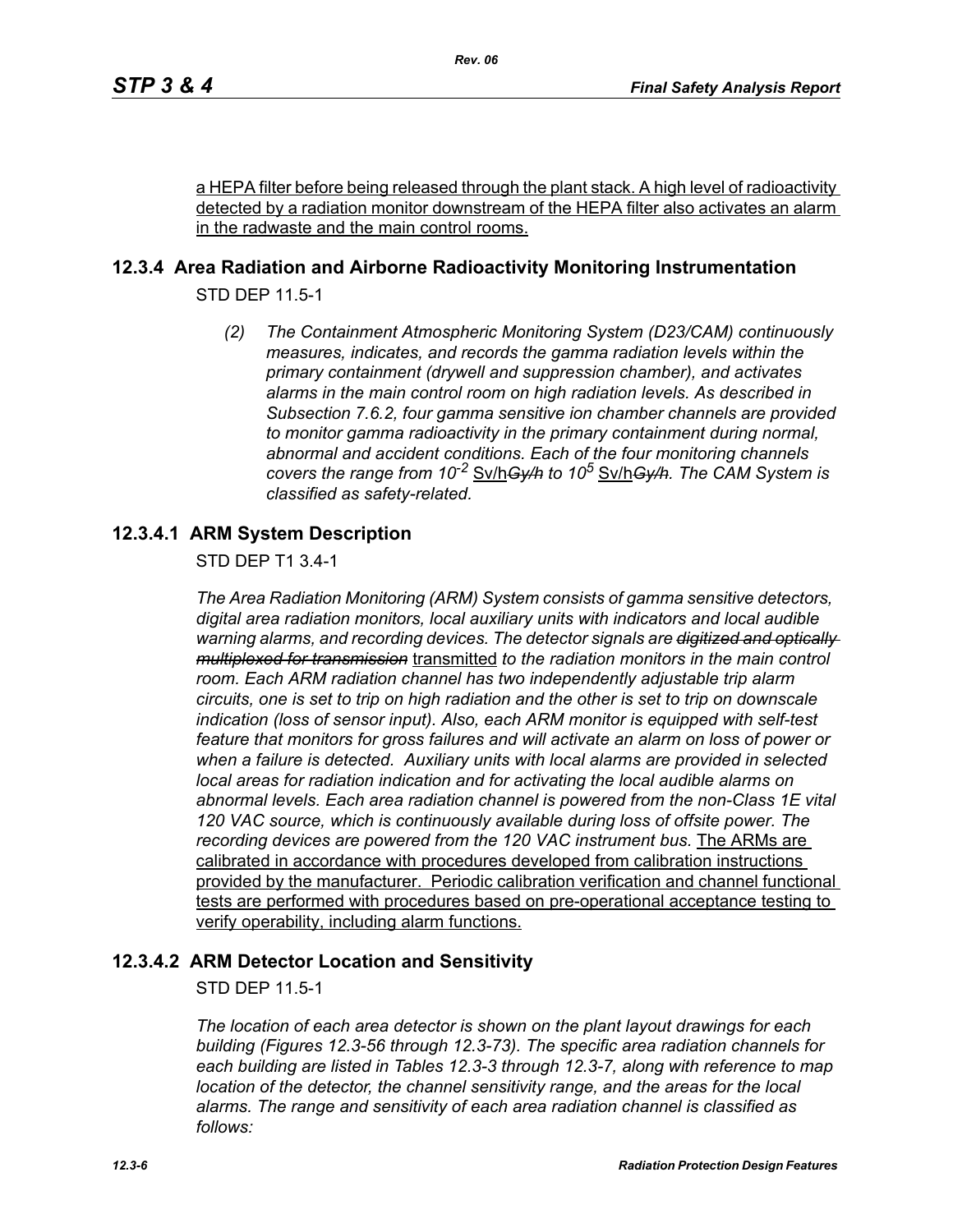- *(1) Range 0.10* μSv/h*μGy/h to 1* mSv/h*mGy/h -H (High Sensitivity)*
- *(2) Range 1* μSv/h*μGy/h to 10* mSv/h*mGy/h -M (Medium Sensitivity)*
- *(3) Range 10* μSv/h*μGy/h to 102* mSv/h *mGy/h -L (Low Sensitivity)*
- *(4) Range 1* mSv/h*mGy/h to 10* Sv/h*Gy/h* -*LL (Low Low Sensitivity)*
- *(5) Range 1* mSv/h*mGy/h to 102* Sv/h*Gy/h -VL (Very Low Sensitivity)*

# **12.3.4.3 Pertinent Design Parameters and Requirements**

#### STP DEP T1 2.5-1

*Two high-range radiation channels are provided to monitor radiation from accidental*  fuel handling. One detector is positioned near the fuel pool and the other located in the *fuel handling area. Criticality detection monitors are not needed to satisfy the criticality accident requirements of 10CFR70.24, when specialized high density fuel storage*  racks preclude the possibility of criticality accident under normal and abnormal *conditions. The new* and *fuel bundles are stored in racks that are located in the fuel vault while the spent fuel bundles are stored in racks that are placed at the bottom of the fuel storage pool. A full array of loaded fuel storage racks are designed to be subcritical, as defined in Sections 9.1 and 9.2. The COL applicant must verify and certify that the design meets the criteria specified in Subsection 12.3.7.3.*

## **12.3.7 COL License Information**

## **12.3.7.1 Airborne Radionuclide Concentration Calculation**

The following site specific supplement addresses COL License Information Item 12.6.

Calculations of the expected airborne radionuclide concentrations are performed, as part of the plant inspections, tests, analyses and acceptance criteria (ITAAC Tier 1 Table 3.2b), to verify the adequacy of the ventilation system prior to fuel load.

## **12.3.7.2 Operational Considerations**

The following site specific supplement addresses COL License Information Item 12.7.

Alarm setpoints are established based on design background radiation levels, which are then, confirmed during the Startup Test Program. The Preoperational Test Program will check for proper calibration of the detectors, and then check the proper functioning of alarms (local and remote, audible and visual) and protective features including alarm setpoints. The Preoperational Test Program will also check for proper response to various loss of power conditions.

In addition to the Area Radiation Monitoring system, radiation monitoring operational considerations, such as procedures for placement, operation and calibration of portable monitors, are established in accordance with the Operational Radiation Protection Program described in Section 12.5S.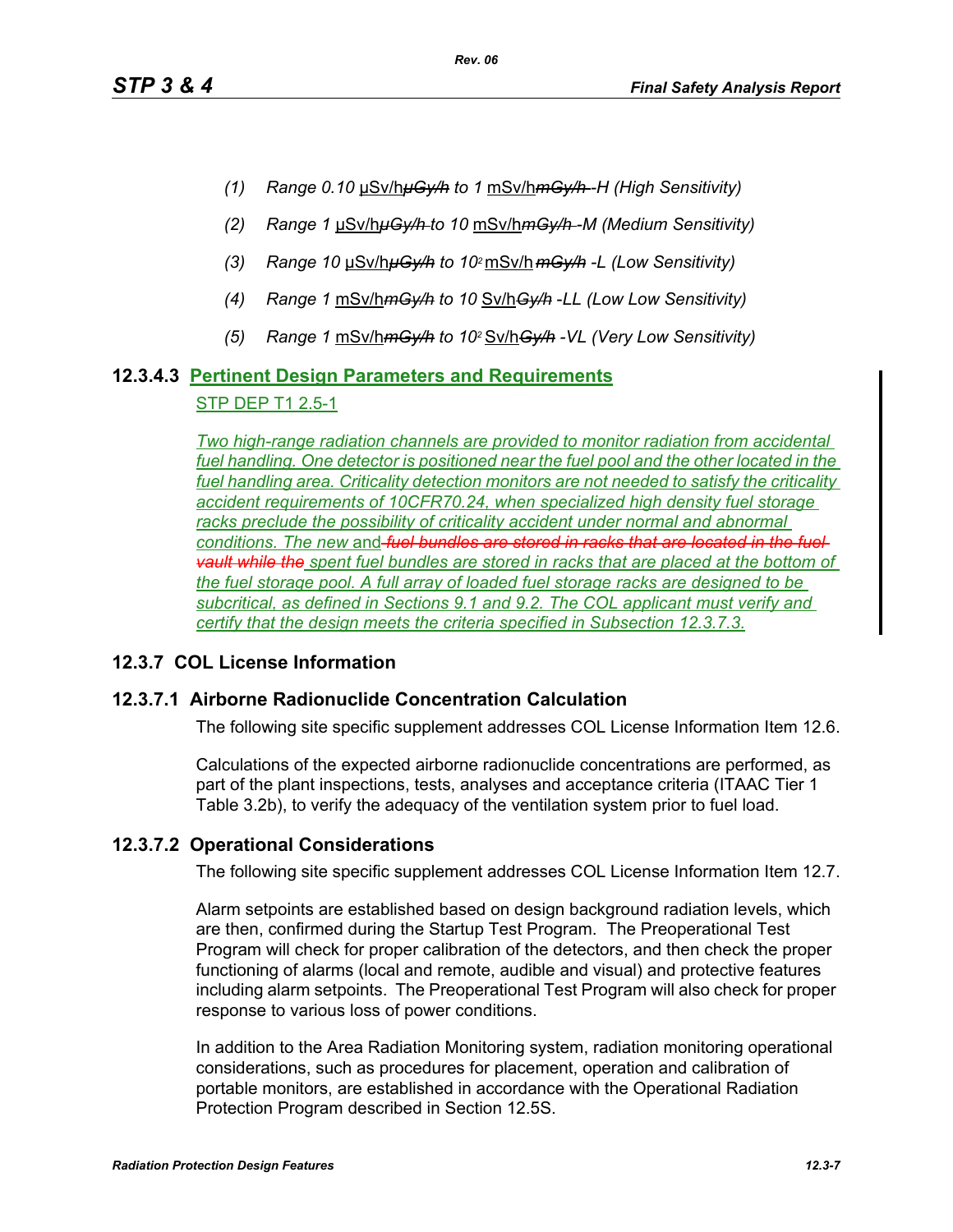The ARMs and airborne radioactivity monitors are calibrated using one or more reference standards, such as ANSI/ANS 6.8.1 with radioactive sources traceable to the National Institute for Standards and Technology (NIST). The instruments are calibrated at one or more points within the response range. A channel calibration that includes a channel functional test is performed periodically on the non safety-related area monitors. A channel calibration that includes a channel functional test is performed on the safety-related area monitors at least once every 18 months or during the refueling outage if the detector is not readily accessible. In the event a calibration is questionable, the channel can be isolated and a more thorough calibration performed. Calibration is also performed after maintenance or replacement of any components that could affect calibration.

## **12.3.7.3 Requirements of 10CFR70.24**

The following site specific supplement addresses COL License Information Item 12.8.

The information demonstrating that the plant meets the criticality accident monitoring requirements of 10CFR70.24 will be provided by meeting the requirements of 10 CFR 50.68(b), as provided for in 10 CFR 70.24(d)(1).(COM 12.3-1).

## **12.3.7.4 Material Selection**

The following site specific supplement addresses the unnumbered COL License Information Item contained in this section of the reference ABWR DCD.

STPNOC continues to monitor industry state-of-the-art developments in material selection options for maintaining exposure ALARA, including Stellite reduction efforts. A graded approach to using the various levels of cobalt in the primary systems has been undertaken as discussed in Subsection 12.3.1.1.2.

#### **12.3.8 Radiation Exposure to Construction Workers During Plant Construction**

The following site specific supplement provides information to address RG 1.206, CIII Subsection 12.3.5, dealing with dose to construction workers for multi-unit sites.

Regulatory Guide 1.206, Section C.III.12.3.5, states in part, for multi unit sites, the COL applicant will provide estimated annual dose to construction workers in a new construction area, as a result of radiation from on-site radiation sources from the existing operating plant(s).

During the construction of STP 3 & 4, workers will be exposed to several potential sources of radiation. This section identifies the potential sources of radiation and estimates the doses that workers would receive during the construction of STP 3 & 4 due to the operation of STP 1 & 2. In addition, with STP 3 scheduled to be operational one year earlier than STP 4, STP 3 will be a source of radiation for STP 4 construction workers during that year. Thus, the dose contribution from STP 3 sources of radiation is also evaluated.

Three types of sources are considered: direct radiation, gaseous effluents, and liquid effluents. The maximum annual doses from all three pathways during any year of the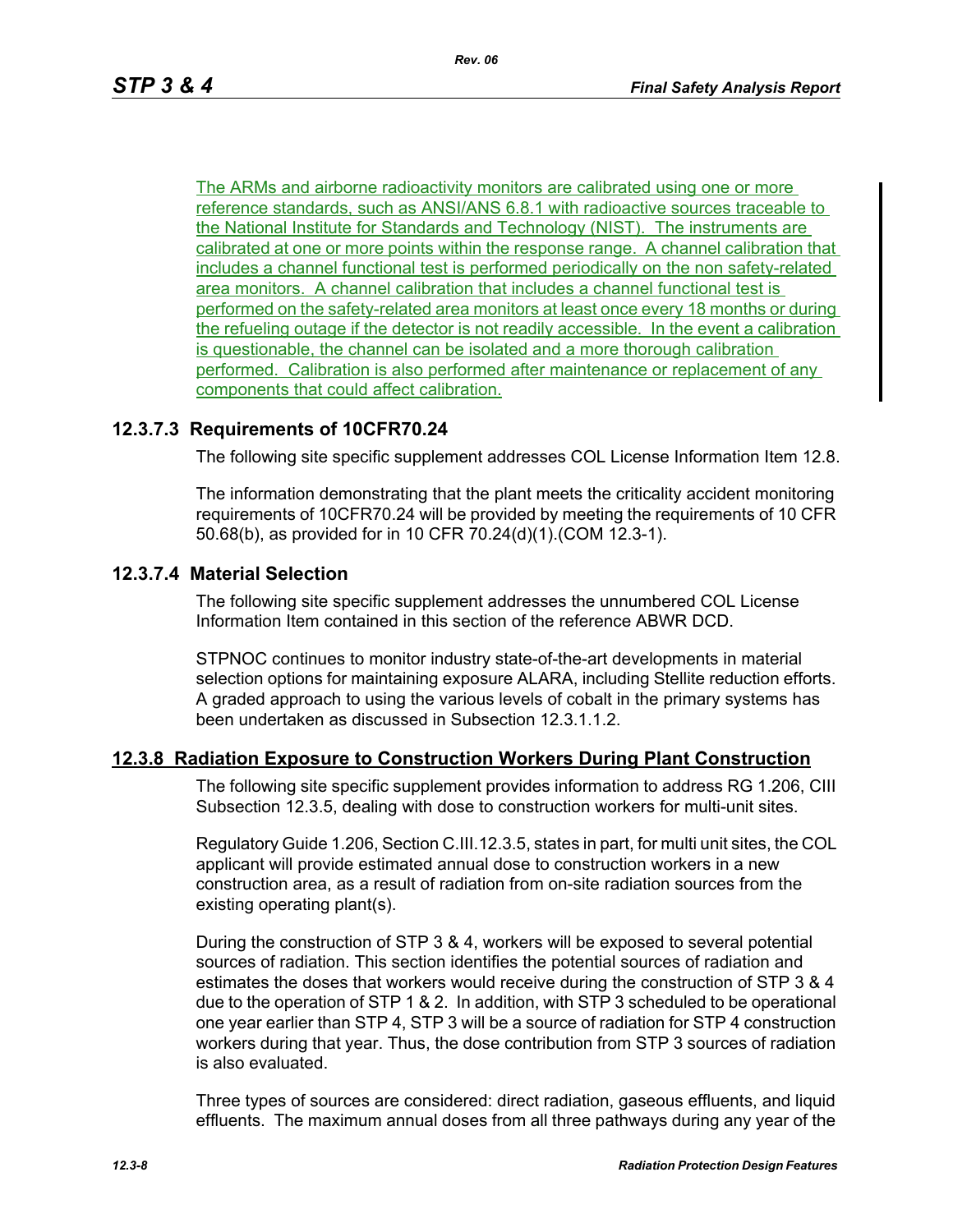construction of STP 3 & 4 occur during the year that STP 3 is operational and STP 4 is under construction. This is further discussed later in this subsection. A comparison of these calculated doses for this time period shows that the limits in 10 CFR 20.1301 and 40 CFR 190.10 for members of the public are satisfied. For 10 CFR 20.1301 the calculated annual dose is 18 mrem TEDE and the limit is 100 mrem TEDE.

|                                                                                                                 | Worker Annual Dose (mrem) |                        |  |
|-----------------------------------------------------------------------------------------------------------------|---------------------------|------------------------|--|
|                                                                                                                 | <b>From Unit 3</b>        | From Units 1, 2<br>& 3 |  |
| Whole body dose from liquid<br>effluents                                                                        | 0.00026                   | 0.032                  |  |
| Organ dose from liquid<br>effluentst                                                                            | 0.00043                   | 0.032                  |  |
| Whole body dose from<br>gaseous effluents                                                                       | 6.6                       | 8.3                    |  |
| Skin dose from gaseous<br>effluents                                                                             | 16                        | 17                     |  |
| Organ dose from radioactive<br>iodine and radioactive material<br>in particulate form from<br>gaseous effluents | 12                        | 18                     |  |

#### **Annual Doses for Individuals Working on Unit 4**

These calculated doses assume a full power equilibrium core with power history for the entire year. It is not expected that Unit 3 will be at 100% power during the full year that STP 4 is still under construction. During this period, STP 3 will be undergoing startup testing. Full power operation is likely to occur only for about 25% of this first year, resulting in decreased annual doses from those presented in the table.

The STP 3 & 4 site will be continually monitored during the construction period and appropriate actions taken to ensure that doses to the construction workers remain ALARA. In addition, the Operational Radiation Protection Program described in Section 12.5S will be in place while Unit 3 is operating with Unit 4 still under construction. Thus, there will be ample oversight to ensure that doses to construction workers remain ALARA during the construction period.

The bases, assumptions, and methods used to calculate the construction worker dose isare given below with the maximum annual dose (person-Sieverts) shown in Table 12.3-8.

Dose rates at the construction site are estimated based on dose rate measurements and calculations. Although the construction workers will occupy a large area over the course of the construction period, dose rates are estimated based on average distances from radiation sources.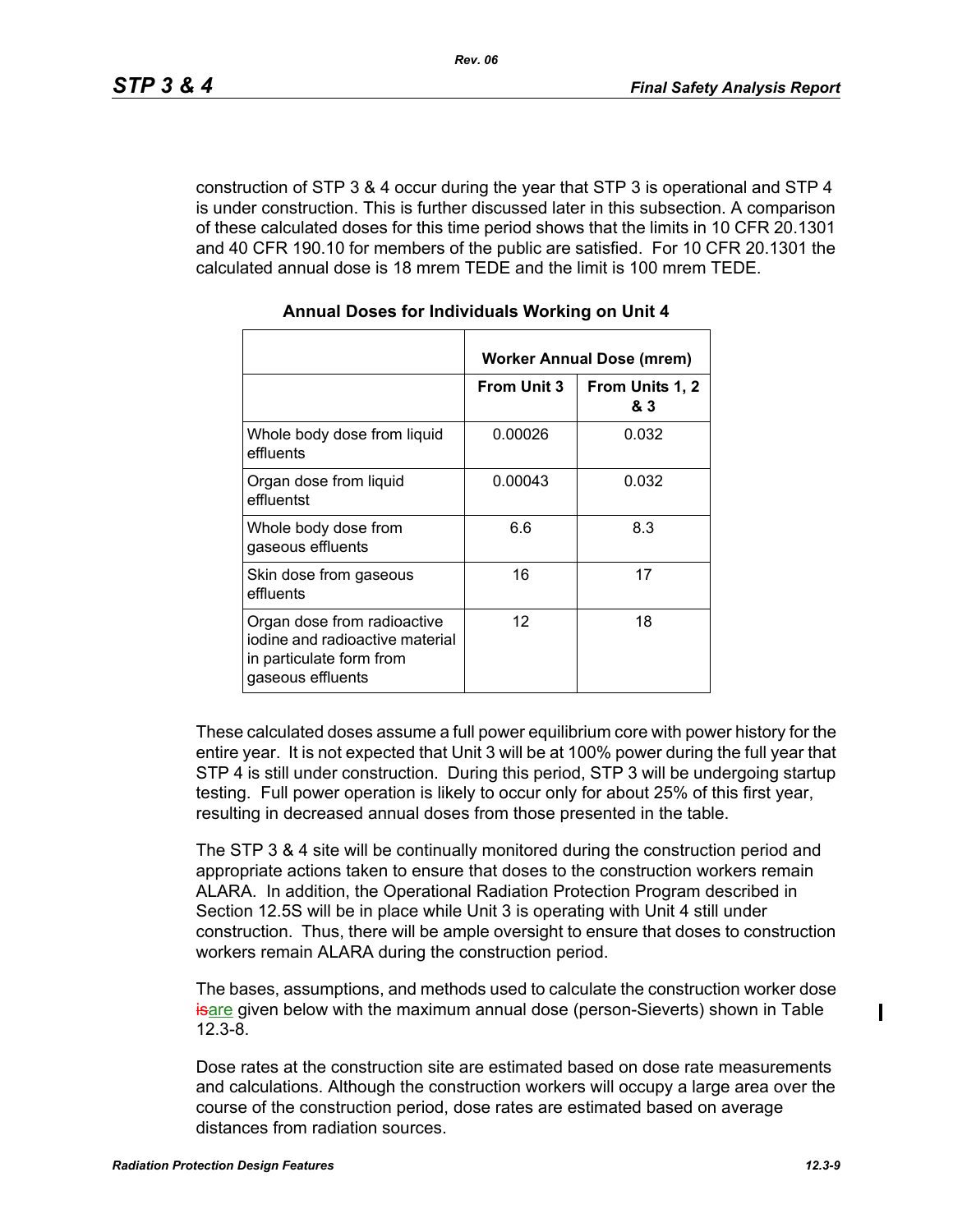- Direct radiation: The direct radiation dose rates from STP 1 & 2 sources are based on TLD measurements taken at various onsite locations from 2002 through 2006. This 5-year period provides sufficient data to be representative of plant conditions. Since the construction location for STP 3 & 4 is farther away from STP 1 & 2 than are the respective TLD stations where dose rates are measured from each source, the STP 1 & 2 Offsite Dose Calculation Manual (ODCM) is used to extrapolate the dose rates from the TLD locations to the STP 3&4 location. In determining direct radiation dose rates, it is assumed that the worker is located in the center of the construction area of the unit (either STP 3 or 4) nearest to the source. Given that workers will move about the construction area over the course of a year, it is reasonable to select the center of the area as a representative location for occupancy. No credit is taken for any shielding provided by structures under construction. The estimated total body dose rate to Units 3 and 4 construction workers due to operation of Units 1 and 2 is 2.4 mrem/yr. The estimated total body dose rate to Unit 4 construction workers due to operation of Units 1, 2 and 3 is  $7.9.3$ mrem/yr.
- Gaseous effluents: The annual dose rates to the maximally exposed member of the public at the site boundary or the nearest residence due tofrom the release of gaseous effluents to the maximally exposed member of the public are is based on the STP 1 & 2 REMPs for 2002 to 2006. The composite maximum annual dose rate for each organ over these 5 years was calculated using the methodology found in the STP 1 & 2 ODCM. These offsite dose rates are used to estimate construction worker doses. The ratio of the total body dose onsite to that offsite was used to estimate the organ doses onsite for the years 2002 through 2006, yielding the maximum annual onsite doses to construction workers from STP 1&2 over the fiveyear period. This maximum dose was doubled to address measurement uncertainty. Using the atmospheric dispersion factors in FSAR Section 2.3, the estimated total body dose rate to construction workers from operation of Units 1&2 is 1.7 mrem/yr and 6 mrem/yr to the critical organ and operation of Units 1,2 and 3 is 8.3 mrem/yr total body dose rate and 18 mrem/yr to the critical organ.
- **EXECT** Liquid effluents: The annual dose rates from release of liquid effluents to the maximally exposed member of the public are due to sport fish ingestion and shoreline exposure. Although construction workers would not be exposed to these pathways at the construction site, it was conservatively assumed that the construction workers receive the same doses as the maximally exposed member of the public. Furthermore, the doses are doubled to address measurememt uncertainty, at the site boundary or the nearest residence due to the release of liquid effluents is These liquid effluents are based on the STP 1 & 2 REMPs for 2002 to 2006. The composite maximum annual dose rate for each organ over these 5 years was calculated using the methodology found in the STP 1 & 2 ODCM. The offsite dose rates from STP 1, 2, and 3 are calculated at the Little Robbins Slough area due to sport fish ingestion and shoreline exposure. These dose rates are used to estimate construction location doses. The estimated total dose rate to construction workers from operation of Units 1,2 and 3 is 0.032 mrem/yr to both total body and the critical organ.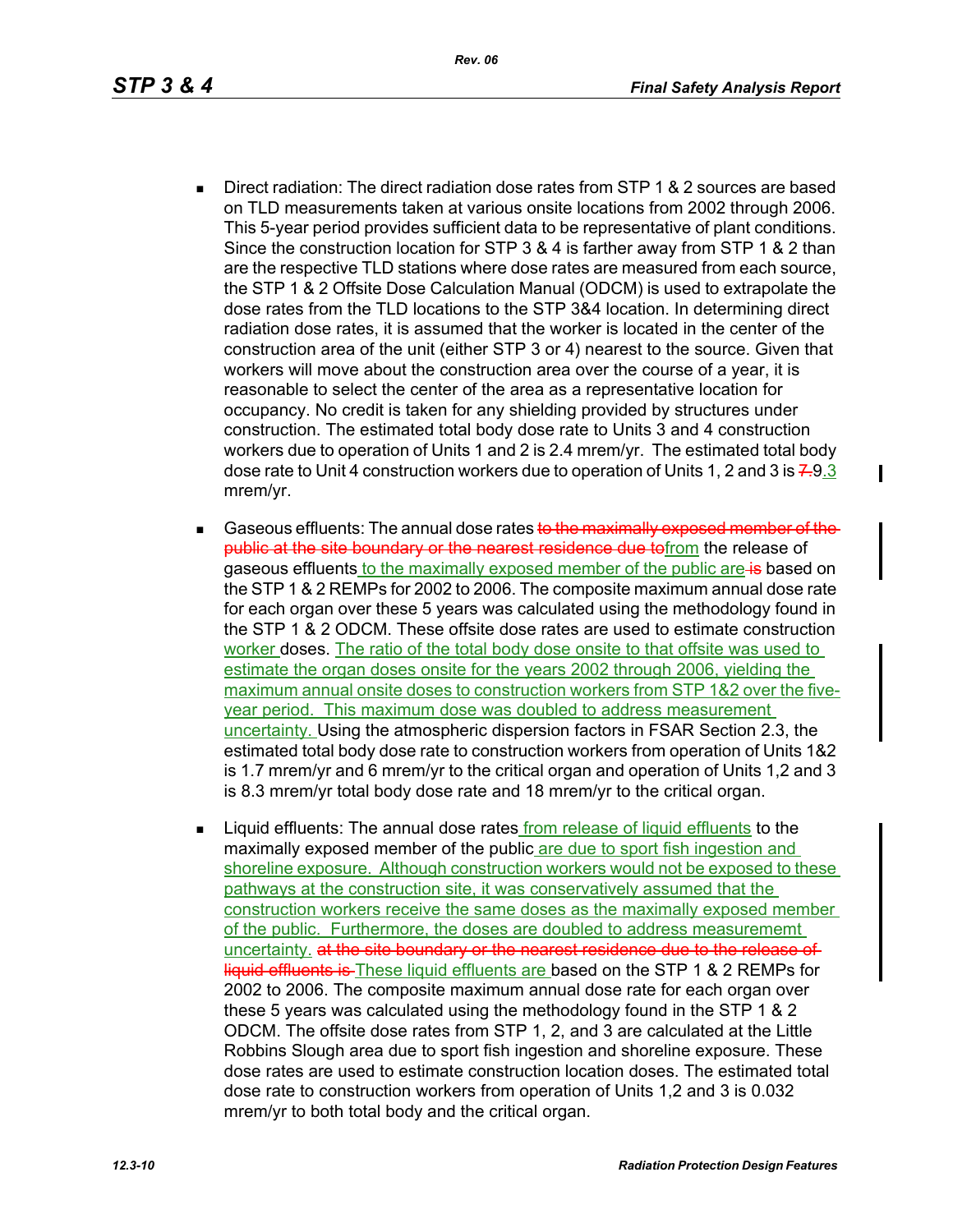The calculated annual person-Sievert construction worker doses for total body and critical organ are provided in Table 12.3-8. Note that fFor the calculation, the manpower estimates are for the timeframe when construction on both Units 3 and 4 is in progress-are provided for both units, as it is not feasible to break down the workforce estimates by unit. The estimated doses for each of the three construction phases shown in the table are based on the maximum average annual workforce during that phase.

#### **12.3.9 Minimization of Contamination**

The following site-specific supplement provides information to address 10 CFR 20.1406, as implemented by NEI 08-08A.

As stated in Section 12.3 of the Design Control Document (DCD), The Advanced Boiling Water Reactor (ABWR) incorporates many Radiation Protection design features to limit contamination. Section 12.3 of the DCD is incorporated by reference and provides the features summarized below, among others:

- **Pumps located in radiation areas are provided with flush lines and in certain cases** chemical cleaning capabilities for use prior to maintenance. Pump casing drains provide a means for draining pumps to the sump prior to disassembly, thus reducing the exposure of personnel and decreasing the potential for contamination.
- **Instrumentation lines in liquid service for systems containing radioactive fluids are** provided with vent and backflush provisions. Reactor vessel sensing lines may be flushed with condensate following reactor blowdown.
- Heat exchangers are constructed of stainless steel or Cu/Ni tubes to minimize the possibility of failure. The heat exchanger design allows for complete draining of fluids from the exchanger, and connections are available for condensate or demineralized water flushing.
- Valves have back seats to minimize leakage through the packing. Teflon gaskets are not used.
- Piping was selected to provide a service life equivalent to the design life of the plant, with consideration given to corrosion allowances and environmental conditions. Piping for systems containing radioactive fluids is welded to the most practical extent to reduce leakage through flanged or screwed connections.
- Floor drains with appropriately sloped floors are provided in shielded cubicles where the potential for spills exist. Smooth, epoxy-type coatings are employed to facilitate decontamination when a spill does occur. Curbs are provided to limit contamination and simplify washdown operations, and expanded metal-type floor gratings are minimized in favor of smooth surfaces in areas where radioactive spills could occur. Equipment and floor drain sumps are stainless steel lined to preclude leakage.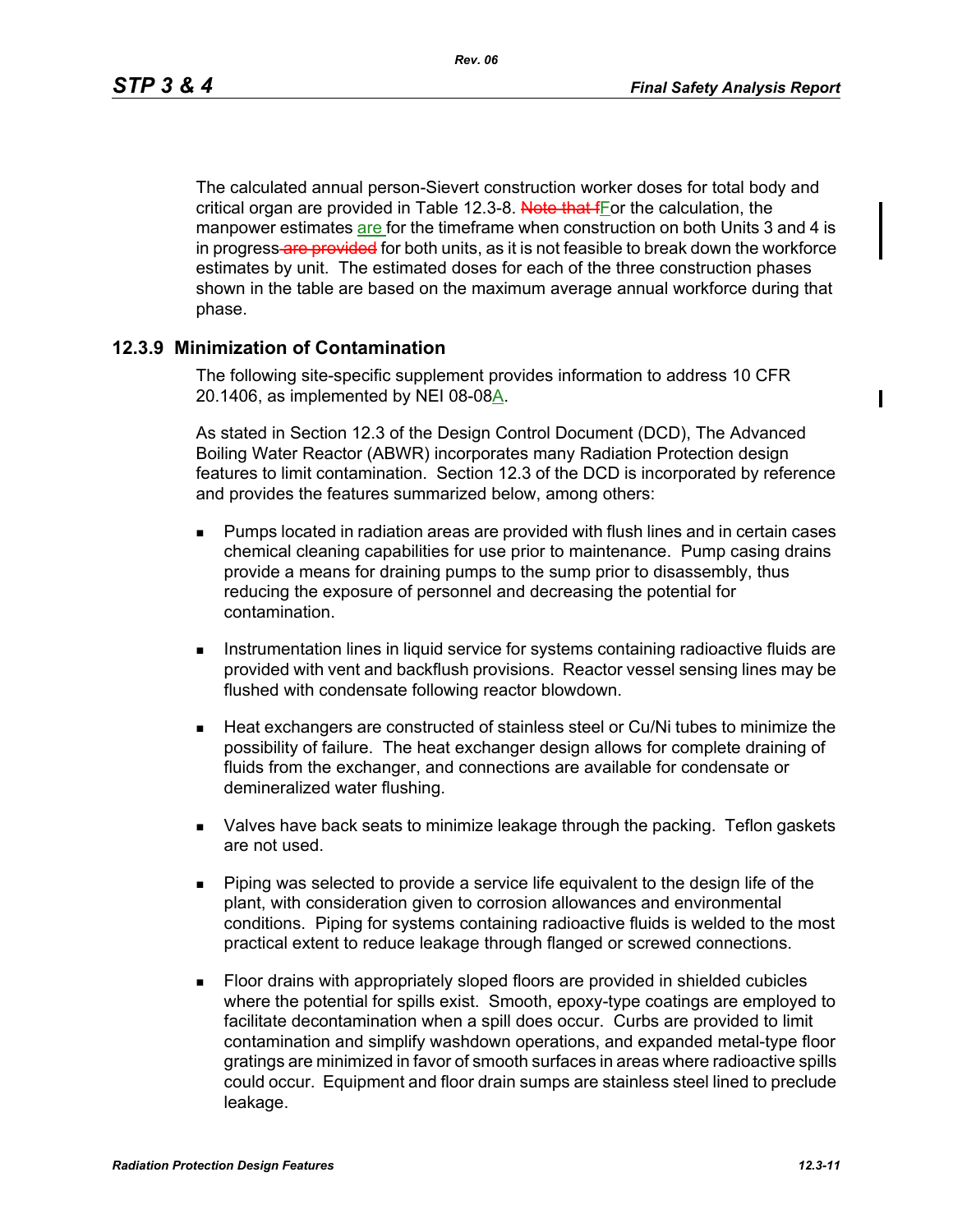*Rev. 06*

- Material selection consideration is used for systems and components exposed to reactor coolant. Specifically, a graded approach to the use of cobalt lowers the potential for the spread of contamination. Much of the cobalt is removed from contact with reactor coolant by eliminating Stellite where practical and reducing cobalt in the core stainless steel components.
- **Sample stations in the plant contain flushing provisions using demineralized water,** and sample station piping drains to plant sumps minimize the possibility of spills. Fume hoods are employed for airborne contamination control. Working areas and fume hoods are stainless steel to ease decontamination should a spill occur, and sample spouts are located above the sink to reduce the possibility of contaminating surrounding areas during the sampling process.
- HVAC systems are designed to limit the extent of airborne contamination by providing air flow patterns from areas of low contamination to more contaminated areas. HVAC Equipment drain sump vents are fitted with charcoal canisters or are piped directly to the Radwaste HVAC System to remove airborne contaminants evolved from discharges to the sump. HVAC penetrations through outer walls of buildings containing radioactive sources are sealed to prevent miscellaneous leaks into the environment.

Additionally, all below grade piping carrying radioactive fluids is located in tunnels. No direct buried piping containing radioactive fluids is incorporated in the STP 3 & 4 design.

Nuclear Energy Institute Report 08-08A, "Generic FSAR Template Guidance for Life Cycle Minimization of Contamination" provides the Minimization of Contamination Program for STP 3 & 4. This NEI template is incorporated by reference with the clarification that design changes for certified design materials are not required by implementation of this program. The evaluations, programs, and procedures required by NEI 08-08A will be issued six months prior to commencement of the Preoperational Test Program.

## **12.3.9.1 Operational Programs and Operating Procedures**

Operational programs and operating procedures will be developed to address 10 CFR 20.1406, and will be issued six months prior to commencement of the Preoperational Test Program. These programs and procedures will include:

- Work practices, preventive maintenance, and procedures to minimize leaks and spills and provide containment and early and adequate detection including instruments for detection. This includes surveillance and monitoring.
- Surveillance and maintenance is performed to mitigate the consequences of undetected leakage over a long period of time.
- Operational practices will be documented such that they are subject to audit and inspection.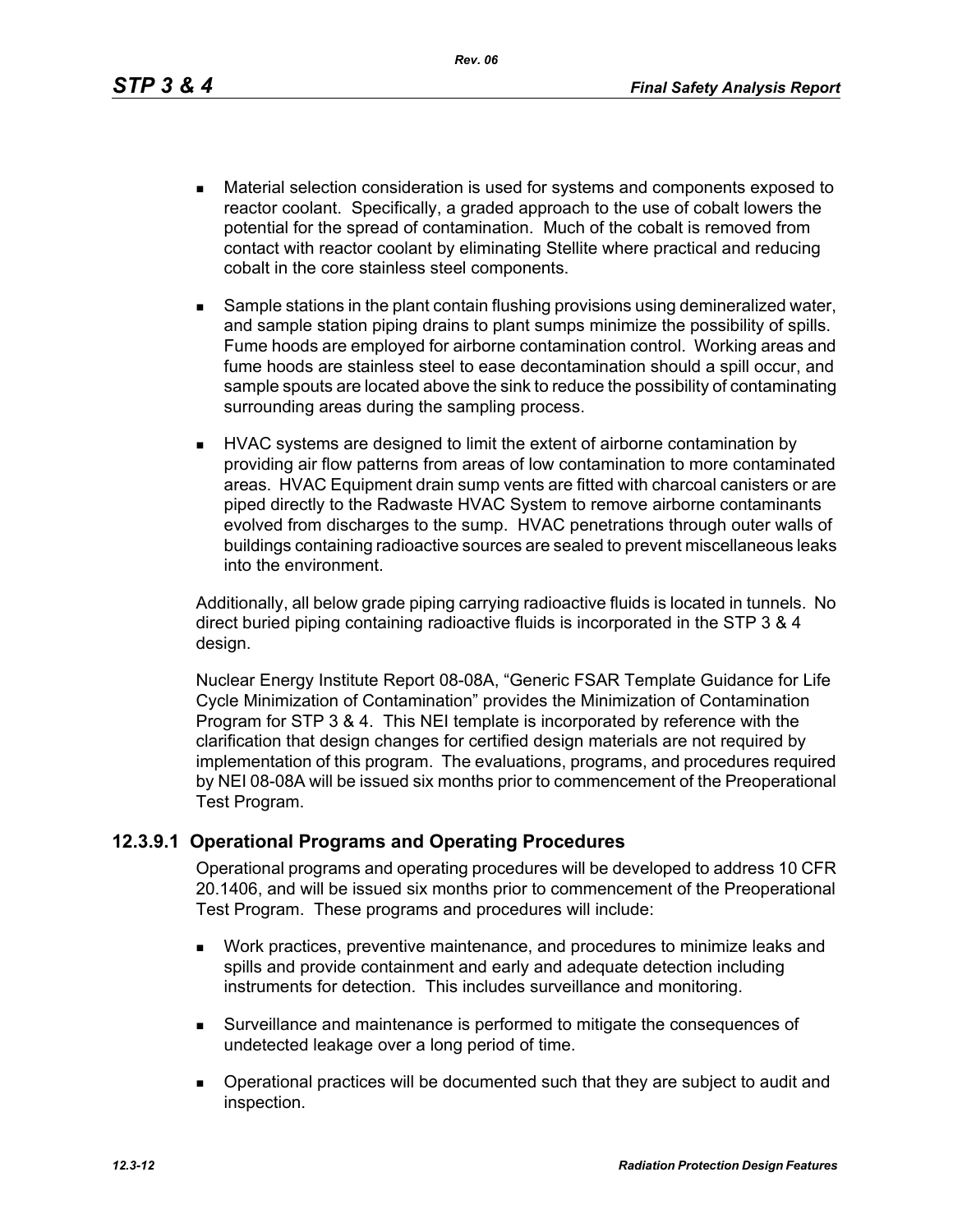*Rev. 06*

- Following construction, establishment of an onsite monitoring program as a part of the environmental monitoring program to prevent offsite migration of radionuclides via an unmonitored pathway.
- To facilitate decommissioning, maintain a system of records detailing contamination events and residual levels of environmental contaminates for the life of the facility, readily accessible to facilitate cleanup.
- **Minimizing the generation of radioactive waste as a major operational** consideration that will be addressed through careful work planning. Plant procedures will include provisions for proper packaging of wastes for transportation and acceptance by disposal or treatment facilities. Onsite storage is considered in certain circumstances as necessary.

Maintenance and other operating procedures are provided in Subsection 13.5.3.4.2, which includes plant radiation protection, chemical-radiochemical control, and radioactive waste management procedures. Subsection 13.5.3.4.3 lists radiation control procedures, including area radiation monitoring, process radiation monitoring, and meteorological monitoring procedures as well as procedures for discharge of effluents. Operational programs are listed in Table 13.4S-1, and included the Process and Effluent Monitoring and Sampling Program and Radiation Protection Program. 10 CFR 20.1406 requirements are considered in the development of these programs.

## **12.3.9.2 Design Provisions and Design Features**

Design of structures, systems, and components, such as the following, outside the scope of ABWR DCD or departures from the DCD in COLA Part 2, Tier 2, are applicable to 10CFR20.1406 and RG 4.21.

- Section 12.3 describes facility radiation protection design features with STD DEP 12.3-4 adding ARMs and alarm capability.
- Section 12.5 provides supplemental information related to radiation protection facilities and equipment.
- Sections 11.5 and 12.0 describe process and effluent radiological monitoring systems with STD DEP 11.5-1 providing for equipment and instrumentation reliability improvements.
- Section 11.4 describes the solid waste management system and processes with STD DEP 11.4-1 to minimize the generation of waste.
- Section 11.3 describes the gaseous waste management system with STD DEP 11.3-1 providing for optimization.
- Section 11.2 describes the liquid radwaste management system with STD DEP 11.2-1 providing for equipment modernization.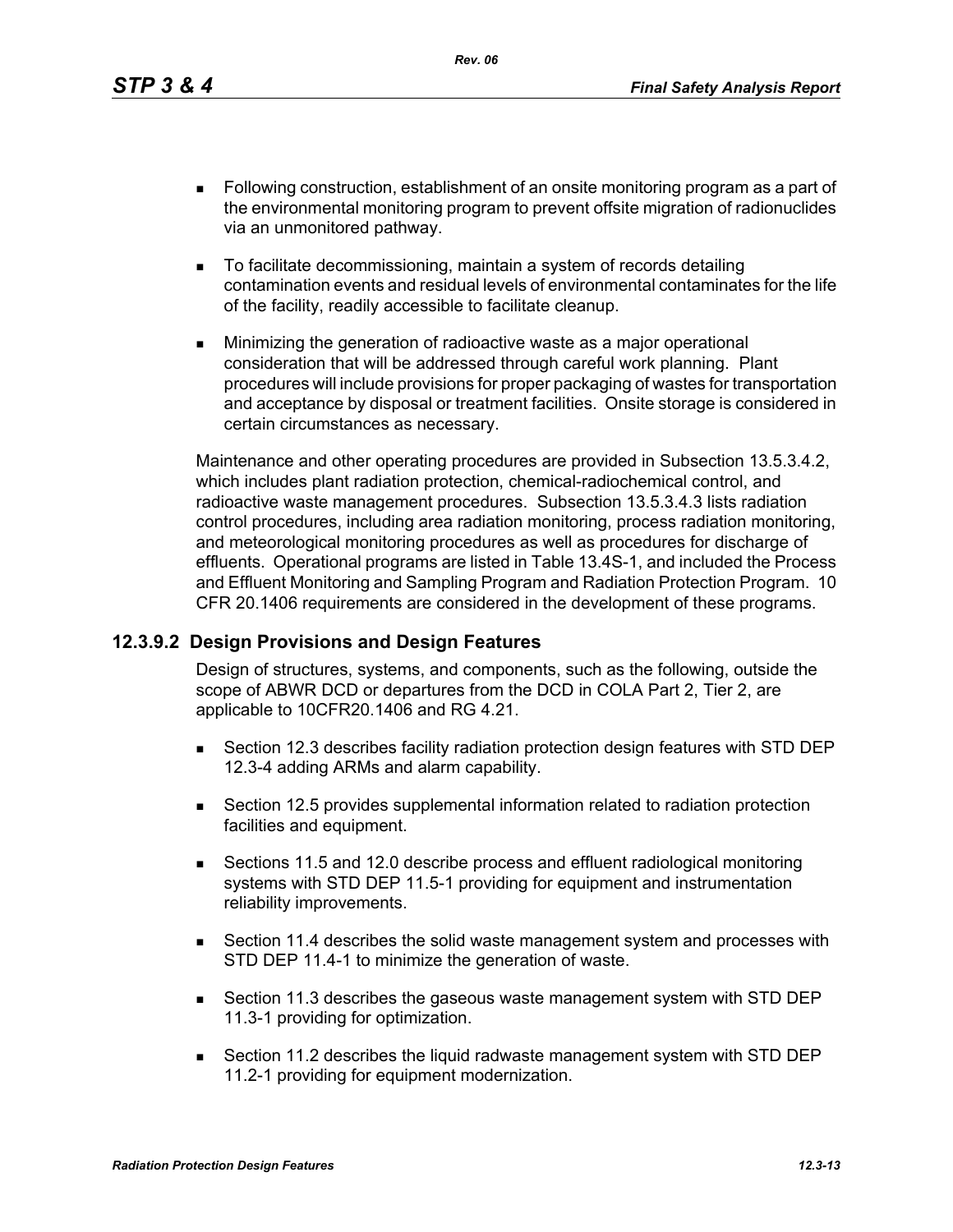## **12.3.10 References**

STD DEP Admin

- 12.3-1 N. M. Schaeffer, "Reactor Shielding for Nuclear Engineers", TID-25951, U.S. Atomic Energy Commission (1973).
- 12.3-2 J. H. Hubbell, "Photon Cross Sections, Attenuation Coefficients, and Energy Absorption Coefficients from 10 KeV to 100 GeV", NSRDS-NBS 29, U.S. Department of Commerce, August 1969.
- 12.3-3 "Radiological Health Handbook", U.S. Department of Health, Education, and Welfare, Revised Edition, January 1970.
- 12.3-4 "Reactor Handbook", Volume III, Part B, E.P. Blizzard, U.S. Atomic Energy Commission (1962).
- 12.3-5 Lederer, Hollander, and Perlman, "Table of Isotopes", Sixth Edition (1968).
- 12.3-6 M.A. Capo, "Polynomial Approximation of Gamma Ray Buildup Factors for a Point Isotropic Source", APEX-510, November 1958.
- 12.3-7 Reactor Physics Constants, Second Edition, ANL-5800, U.S. Atomic Energy Commission, July 1963.
- 12.3-8 ENDF/B-III and ENDF/B-IV Cross Section Libraries, Brookhaven National Laboratory.
- 12.3-9 PDS-31 Cross Section Library, Oak Ridge National Laboratory.
- 12.3-10 DLC-7, ENDF/B Photo Interaction Library.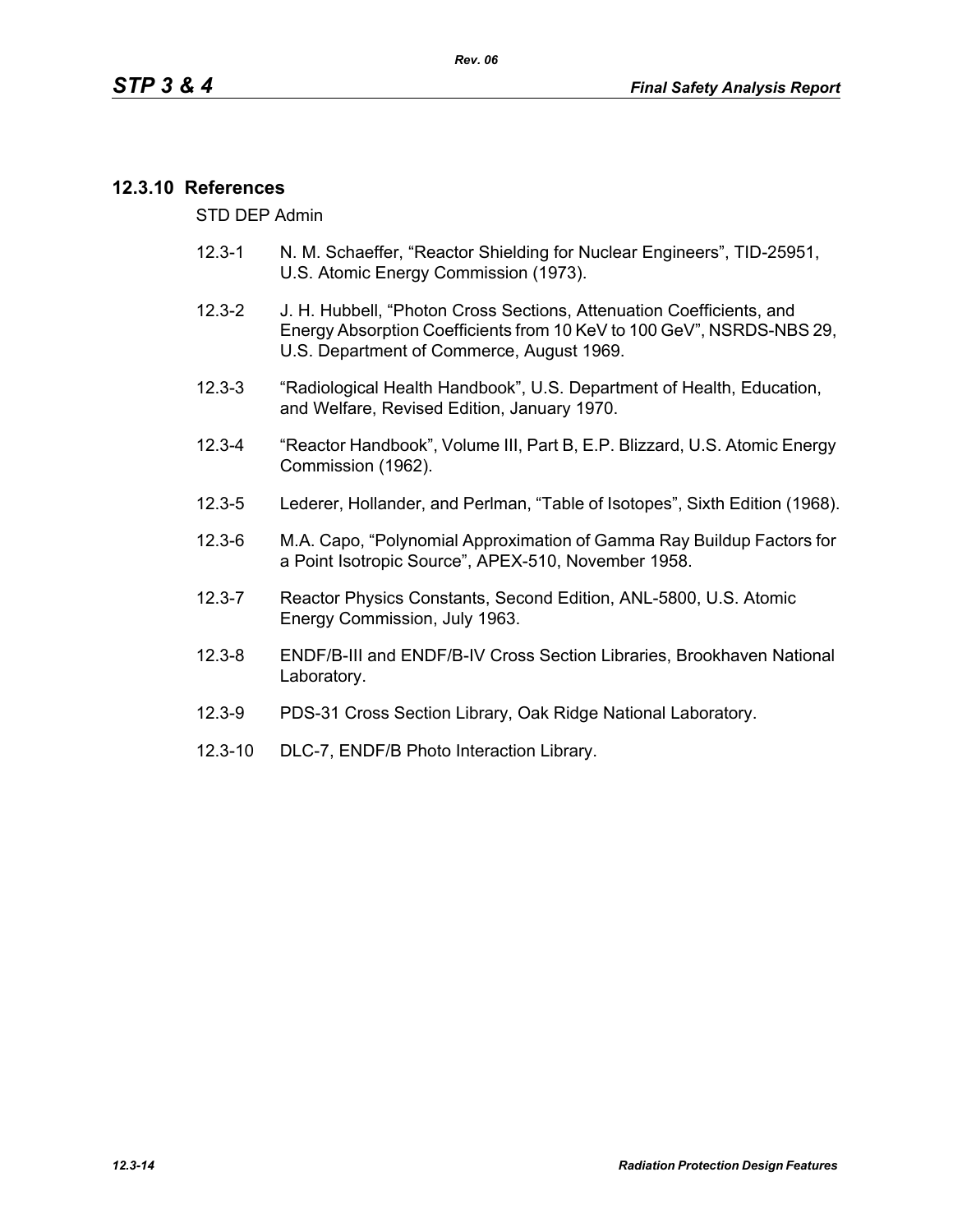| No.            | Location & Description             | Figure # | Sensitivity<br>Range | Local Alarms |
|----------------|------------------------------------|----------|----------------------|--------------|
| $\overline{2}$ | Reactor area (B)-4F                | 12.3-62  | LL                   | X            |
| 4              | Fuel storage pool area (B)-4F      | 12.3-62  | LL                   | X            |
| 5              | R/B 4F south area                  | 12.3-62  | н                    | X.           |
| $\overline{7}$ | R/B 3F NW area                     | 12.3-60  | H                    | X            |
| 9              | CUW control panel area-B3F         | 12.3-56  | Н                    | X            |
| 14             | R/B 1F SE hatch area               | 12.3-59  | н                    | X            |
| 17             | R/B B1F SE hatch area              | 12.3-58  | H                    | X            |
| 26             | R/B B3F SW area-RHR "C" equip area | 12.3-56  | н                    | X            |
| 27             | R/B Operating Deck C               | 12.3-62  | Н                    | X            |
| 28             | R/B Corridor D                     | 12.3-57  | M                    | X            |
| 29             | R/B Cask Pil                       | 12.3-60  | M                    | X            |
| 30             | R/B Sampling Room                  | 12.3-58  | M                    | X            |

**Table 12.3-3 Area Radiation Monitors Reactor Building**

|  |  | Table 12.3-6 Area Radiation Monitors Radwaste Building |
|--|--|--------------------------------------------------------|
|--|--|--------------------------------------------------------|

| No.                     | Location and Description                              | Figure # | Sensitivity<br>Range | Local Alarms |
|-------------------------|-------------------------------------------------------|----------|----------------------|--------------|
| $\mathbf{1}$            | Electrical Equipment Room El 5300                     | 12.3-66  | H                    | X            |
| $\overline{2}$          | Control Room El 12300                                 | 12.3-67  | H                    | X            |
| 3                       | High Activity Spent Resin Tank Room Tank A El<br>5300 | 12.3-66  | H                    | X            |
| $\overline{\mathbf{4}}$ | High Activity Spent Resin Tank Room Tank B El<br>5300 | 12.3-66  | H                    | X            |
| 5                       | Trailer Access Area El 12300                          | 12.3-67  | H                    | X            |
| 6                       | LRW Mobile Skid Area El 12300                         | 12.3-67  | H                    | X            |
| $\overline{7}$          | DAW & Wet Solid Waste Accumulation Area El<br>12300   | 12.3-67  | H                    | X            |
| 8                       | High Activity Waste Storage Area El 12300             | 12.3-67  | H                    | X            |
| 9                       | Waste Sorting Area El 12300                           | 12.3-67  | H                    | X            |
| 10                      | Phase Separator Tank A El 5300                        | 12.3-66  | H                    | X            |
| 11                      | Phase Separator Tank B El 5300                        | 12.3-66  | H                    | X            |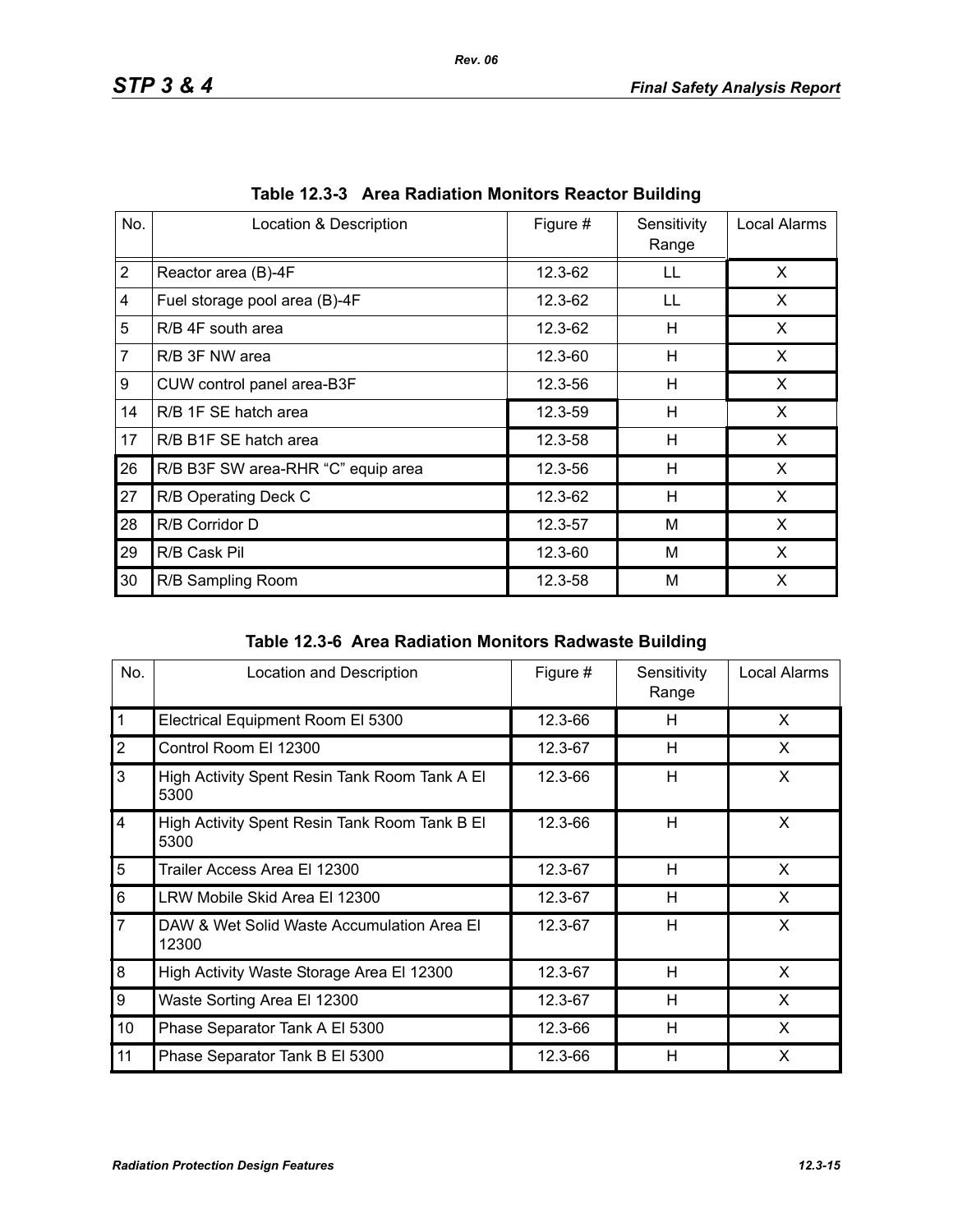| No.            | Location & Description                                                       | Figure #    | Sensitivity<br>Range | <b>Local Alarms</b> |
|----------------|------------------------------------------------------------------------------|-------------|----------------------|---------------------|
| $\mathcal I$   | Condensate Pump Maintenance Area<br>Operation Area (Laydown Space)           | 12.3-7270   | M                    | $\chi$              |
| $\overline{c}$ | Corridor (Condensate Sampling & Control Area)                                | 12.3-6970   | M                    | $\underline{X}$     |
| 3              | Offgas Sample & Control Area<br>Rack Room                                    | 12.3-6870   | M                    | $\underline{X}$     |
| $\overline{4}$ | RFP 1A, 1B& 1C Area<br><b>MD-RFP Area</b>                                    | $12.3 - 70$ | H                    | $\underline{X}$     |
| 5              | <b>Filter Maintenace Area</b><br>CF Maintenance Area                         | 12.3-7071   | $M$                  | $\underline{X}$     |
| 6              | Demineralizer Area<br><b>CD Resin Strainer Room</b>                          | 12.3-7470   | H                    | $\chi$              |
| $\overline{7}$ | SJAE A & Recombiner Area<br><b>Steam Ejector Units Room</b>                  | 12.3-7074   | H                    | $\chi$              |
| 8              | SJAE B & Recombiner Area<br>OG Recombiner (A) Room                           | 12.3-7074   | H                    | $\chi$              |
| 9              | <b>HP Heaters &amp; Drain Tank Area 1</b><br>OG Recombiner (B) Room          | 12.3-7074   | H                    | $\chi$              |
| 10             | <b>HP Heaters &amp; Drain Tank Area 2</b><br><b>High Pressure Drain Room</b> | 12.3-7074   | H                    | $\chi$              |
| 11             | MSR 1A & 1G Area<br>Moisture Separator and Reheater (A) Room                 | $12.3 - 72$ | H                    | X                   |
| 12             | MSR 1B & 1D Area<br>Moisture Separator and Reheater (B) Room                 | 12.3-72     | H                    | X                   |
| 13             | <b>Turbine Building Operating Floor</b>                                      | $12.3 - 73$ | H                    | X                   |
| 14             | <b>Equipment Main Access Area</b><br>Corridor (Unloading Bay)                | 12.3-7073   | 旦                    | $\underline{X}$     |

# **Table 12.3-7 Area Radiation Monitors Turbine Building**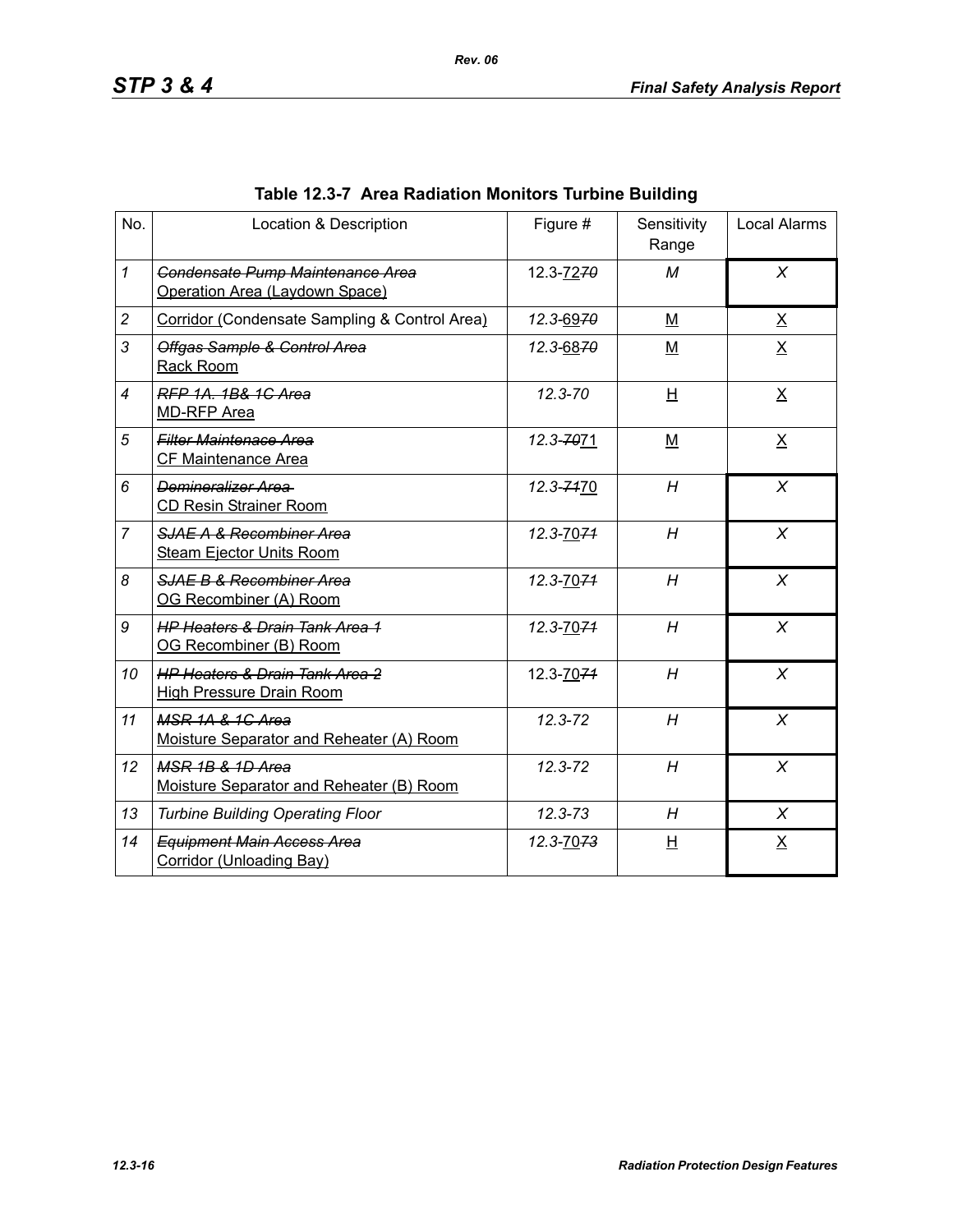$\blacksquare$ 

 $\blacksquare$ 

 $\blacksquare$ 

|                                   | Unit 3 Construction Only <sup>1</sup> |                          | Unit 3 & 4 Construction <sup>2</sup> |                          | Unit 4 Construction Only <sup>1</sup> |                          |
|-----------------------------------|---------------------------------------|--------------------------|--------------------------------------|--------------------------|---------------------------------------|--------------------------|
|                                   | <b>Total Body</b>                     | <b>Critical</b><br>Organ | <b>Total Body</b>                    | <b>Critical</b><br>Organ | <b>Total Body</b>                     | <b>Critical</b><br>Organ |
| <b>Direct</b><br><b>Radiation</b> | 0.076                                 |                          | 0.142                                |                          | 0.04175                               |                          |
| Gaseous<br><b>Effluents</b>       | 0.054                                 | 0.190                    | 0.101                                | 0.356                    | 0.032156                              | 0.44339                  |
| Liquid<br><b>Effluents</b>        | 0.001                                 | 0.001                    | 0.002                                | 0.002                    | 0.001                                 | 0.001                    |
| Total                             | 0.131                                 | 0.191                    | 0.245                                | 0.358                    | 0.078332                              | 0.444340                 |

# **Table 12.3-8 Maximum Annual Dose (Person-Sieverts) to Construction Workers**

1 Dose for construction of one unit.

2 Dose for construction of two units.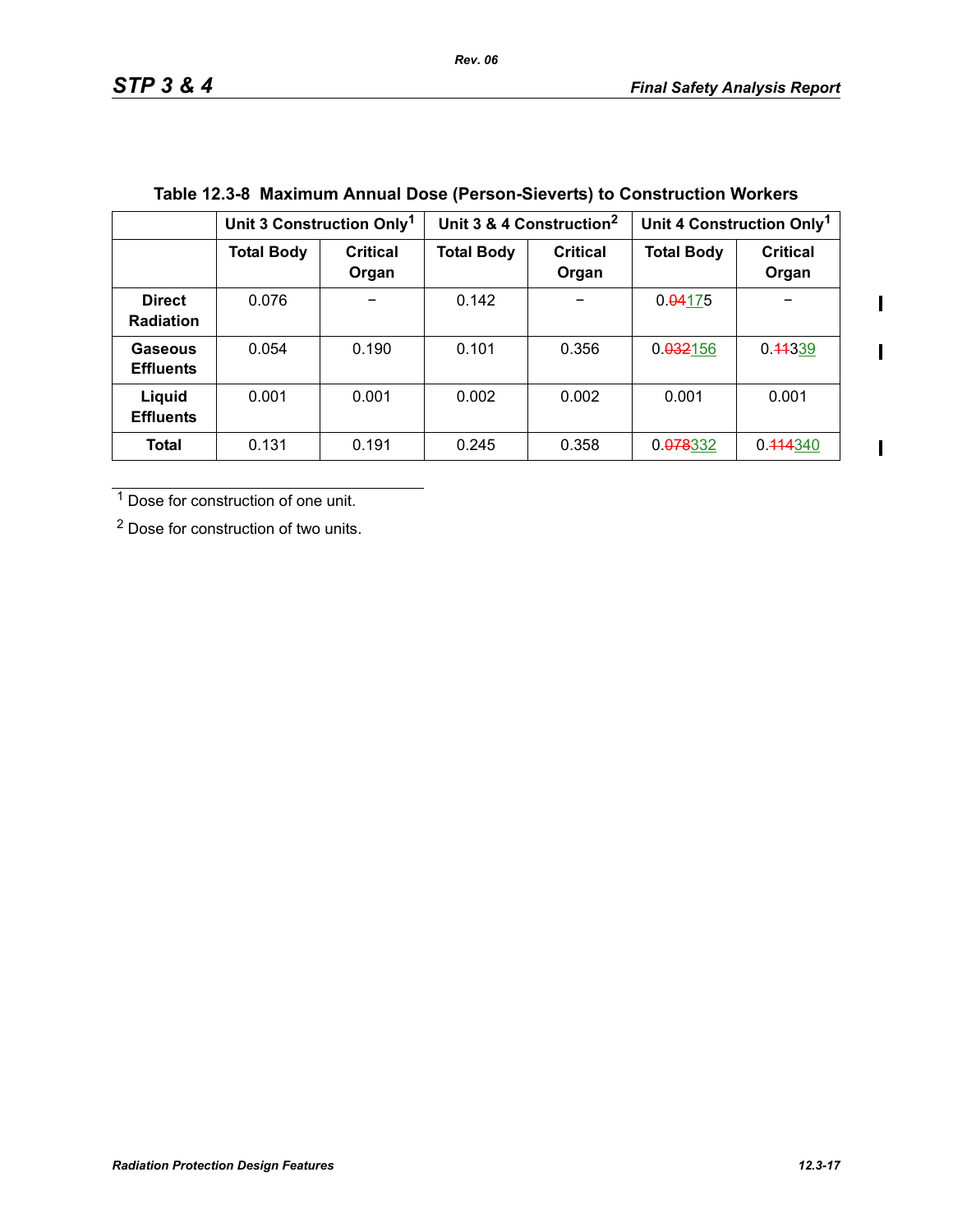The following figures are located in Chapter 21:

- *Figure 12.3-1 Reactor Building Radiation Zone Map for Full Power and Shutdown Operation at Elevation – 8200 mm*
- *Figure 12.3-3 Reactor Building Radiation Zone Map for Full Power and Shutdown Operation at Elevation 4800/8500 mm*
- *Figure 12.3-5 Reactor Building Radiation Zone Map for Full Power and Shutdown Operation at Elevation 12300 mm*
- *Figure 12.3-6 Reactor Building Radiation Zone Map for Full Power and Shutdown Operation at Elevation 18100 mm*
- *Figure 12.3-10 Reactor Building Radiation Zone Map for Full Power and Shutdown Operation at Cross Section View A–A*
- *Figure 12.3-16 Reactor Building Radiation Zone Map Post-LOCA at Elevation 12300 mm (1F)*
- *Figure 12.3-21 Reactor Building Radiation Zone Map Post-LOCA at Cross Section A–A*
- *Figure 12.3-37 Radwaste Building, Radiation Zone Map, Normal Operation at Elevation – 1700 mm*
- *Figure 12.3-38 Radwaste Building, Radiation Zone Map, Normal Operation at Elevation 5300 mm*
- *Figure 12.3-39 Radwaste Building, Radiation Zone Map, Normal Operation at Elevation 12300 mm*
- *Figure 12.3-40 Radwaste Building, Radiation Zone Map, Normal Operation at Elevation 18300 mm*
- *Figure 12.3-41 Radwaste Building, Radiation Zone Map, Normal Operation at Cross Section A-A*
- *Figure 12.3-49 Turbine Building, Radiation Zone Map, at Elevation 2300 mm5300 mm*
- *Figure 12.3-50 Turbine Building, Radiation Zone Map, at Elevation 6300 mm12300 mm*
- *Figure 12.3-51 Turbine Building, Radiation Zone Map, at Elevation 12300 mm20300 mm*
- *Figure 12.3-52 Turbine Building, Radiation Zone Map, at Elevation 19700 mm30300 mm*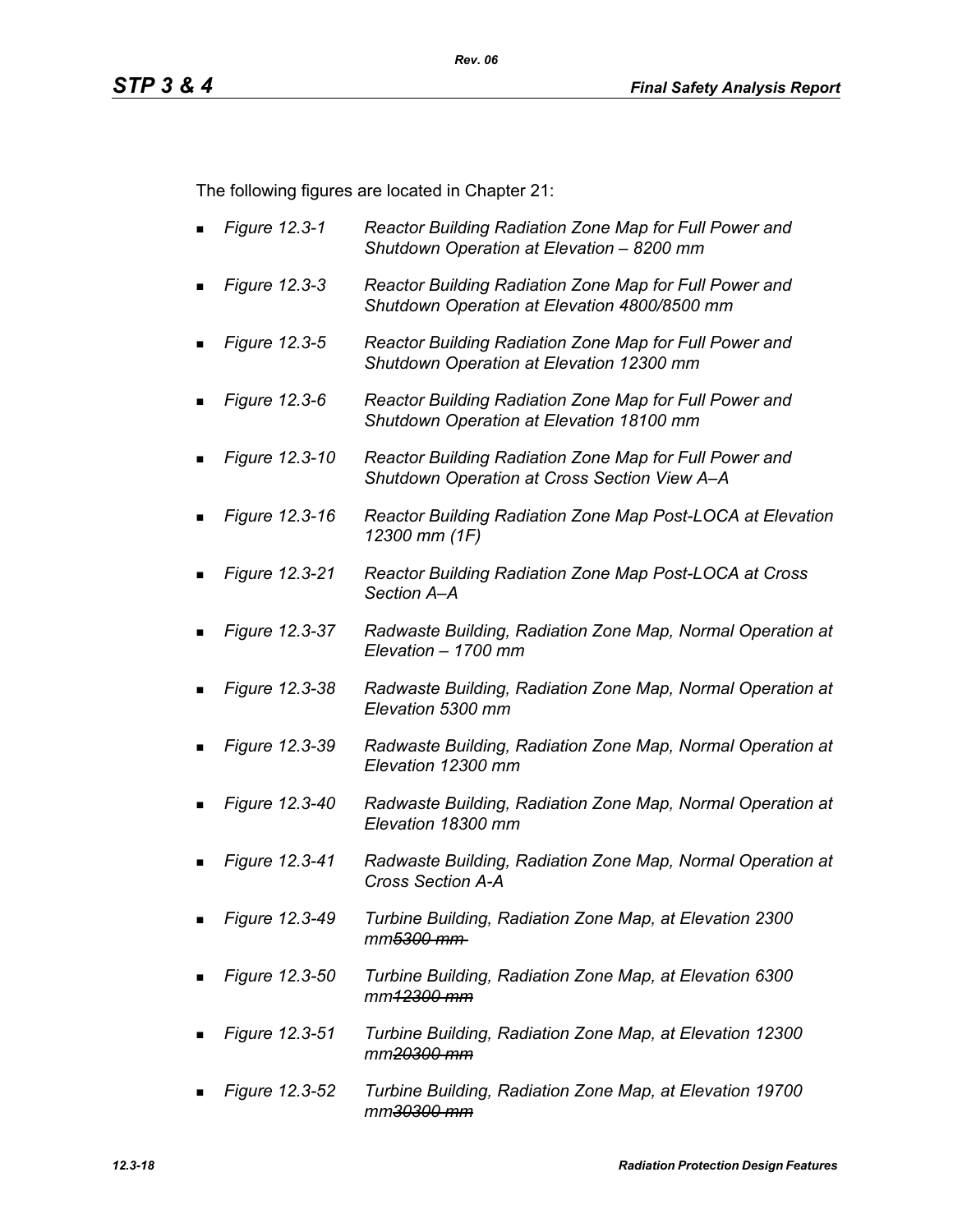The following figures are located in Chapter 21 (continued):

- *Figure 12.3-53 Turbine Building, Radiation Zone Map, at Elevation 27800 mmLongitudinal Section A-A*
- *Figure 12.3-55 Turbine Building, Radiation Zone Map, Post LOCA, Longitudinal Section B-B*
- *Figure 12.3-56 Reactor Building, Area Radiation Monitors, 8200 mm*
- *Figure 12.3-57 Reactor Building, Area Radiation Monitors, 1700 mm and 1500 mm*
- *Figure 12.3-58 Reactor Building, Area Radiation Monitors, 4800 mm*
- *Figure 12.3-60 Reactor Building, Area Radiation Monitors, 23500 mm*
- *Figure 12.3-62 Reactor Building, Area Radiation Monitors, 31700 mm*
- *Figure 12.3-65 Not used*
- *Figure 12.3-66 Radwaste Building, Area Radiation Monitors, Elevation 5300 mm*
- *Figure 12.3-67 Radwaste Building, Area Radiation Monitors, Elevation 12300 mm*
- *Figure 12.3-68 Turbine Building B1F Floor Level, Area Radiation Monitors, Elevation 2300mmNot used*
- *Figure 12.3-69 Turbine Building, MB1F Floor Level, Area Radiation Monitors, Elevation 6300mmGrade Level 1, Area Radiation Monitors, Elevation 5300 mm*
- *Figure 12.3-70 Turbine Building, 1F Floor LevelGrade Level 2, Area Radiation Monitors, Elevation 12300 mm*
- *Figure 12.3-71 Turbine Building, 2F Floor Level, Area Radiation Monitors, Elevation 19700 mmGrade Level 3, Area Radiation Monitors, Elevation 20300 mm*
- *Figure 12.3-72 Turbine Building, 3F Floor Level, Area Radiation Monitors, Elevation 27800 mmGrade Level 4, Area Radiation Monitors, Elevation 30300 mm*
- *Figure 12.3-73 Turbine Building, Area Radiation Monitors, Longitudinal Section A-AB-B*
- Figure 12.3-75 Turbine Building, Radiation Zone Map, at Elevation 38300 mm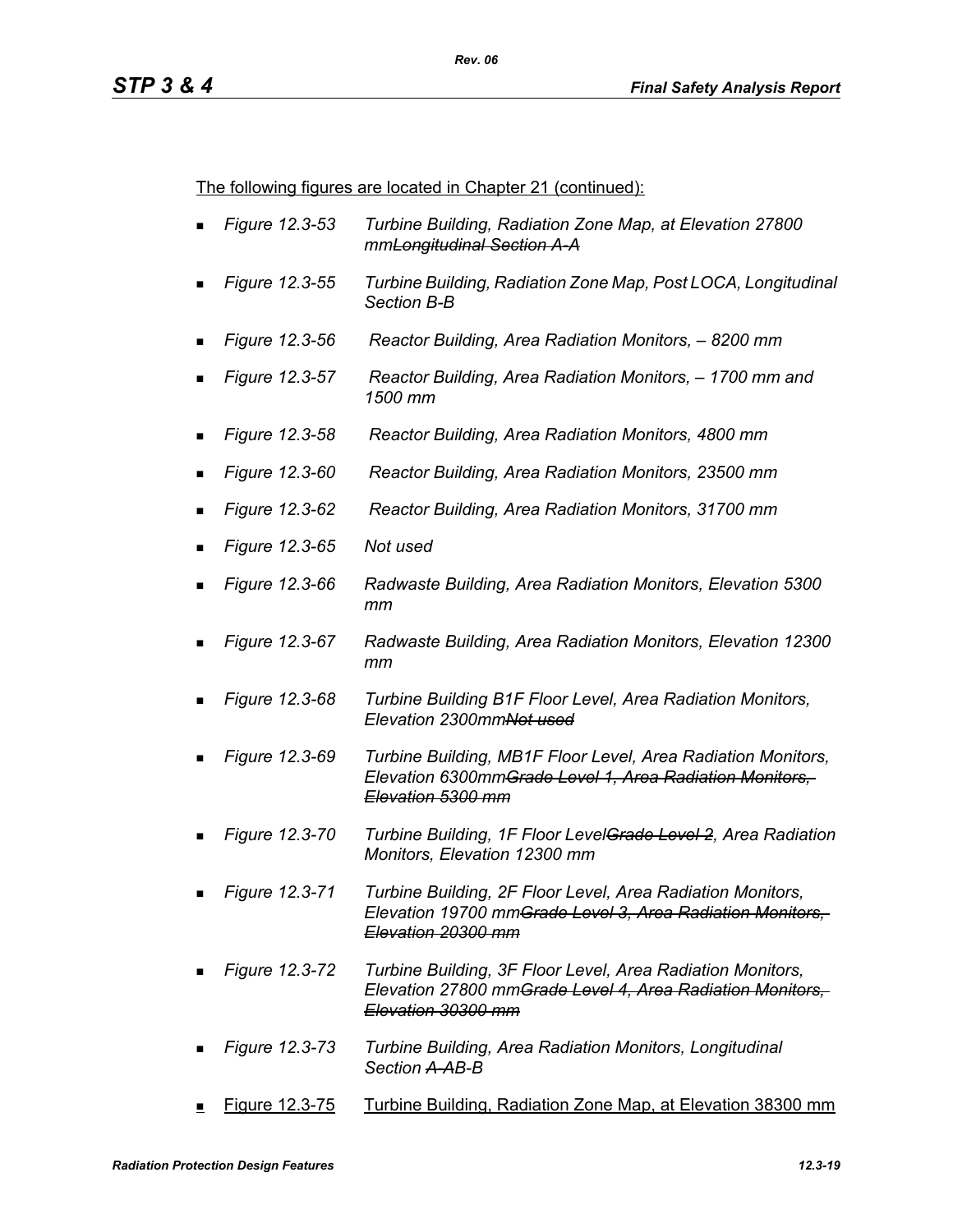The following figures are located in Chapter 21 (continued):

- Figure 12.3-76 Turbine Building, Radiation Zone Map, at Elevation 47200 mm
- **Figure 12.3-77** Turbine Building, Radiation Zone Map, Longitudinal Section B-B